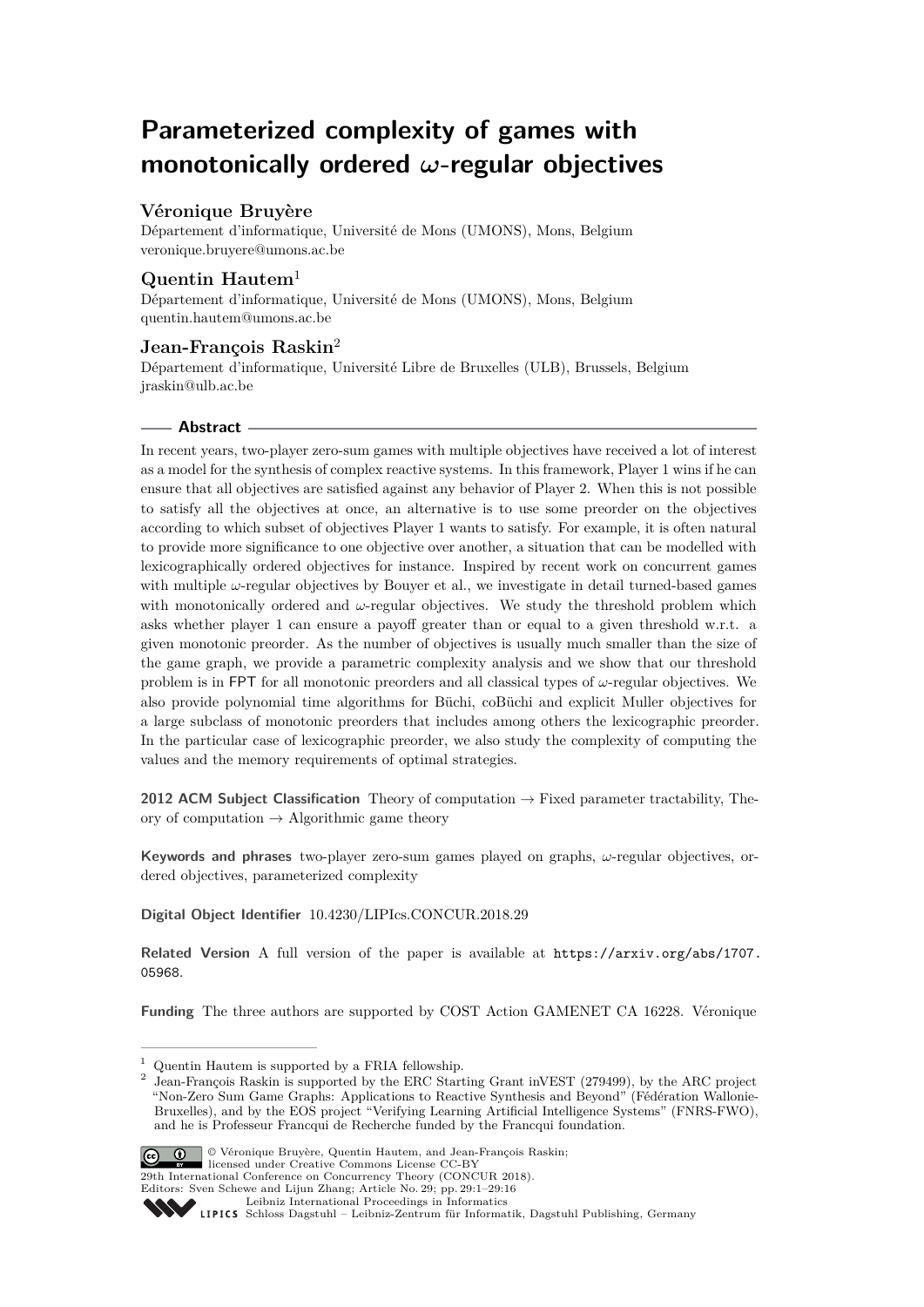### **29:2 Parameterized complexity of games with monotonically ordered** *ω***-regular objectives**

Bruyère and Jean-François Raskin are both supported by the FNRS PDR project "Subgame perfection in graph games" (T.0088.18).

**Acknowledgements** We would like to thank Antonia Lechner for useful discussions.

### **1 Introduction**

Two-player zero-sum games played on directed graphs form an adequate framework for the *synthesis of reactive systems* facing an uncontrollable environment [\[21\]](#page-15-1). To model properties to be enforced by the reactive system within its environment, games with Boolean objectives and games with quantitative objectives have been studied, for example games with  $\omega$ -regular objectives [\[15\]](#page-15-2) and mean-payoff games [\[23\]](#page-15-3).

Recently, games with *multiple* objectives have received a lot of attention since in practice, a system must usually satisfy several properties. In this framework, the system wins if it can ensure that *all* objectives are satisfied no matter how the environment behaves. For instance, generalized parity games are studied in [\[11\]](#page-14-0), multi-mean-payoff games in [\[22\]](#page-15-4), and multidimensional games with heterogeneous  $\omega$ -regular objectives in [\[7\]](#page-14-1).

When multiple objectives are conflicting or if there does not exist a strategy that can enforce all of them at the same time, it is natural to consider trade-offs. A general framework for defining trade-offs between *n* (Boolean) objectives  $\Omega_1, \ldots, \Omega_n$  consists in assigning to each infinite path  $\pi$  of the game a payoff  $v \in \{0,1\}^n$  such that  $v(i) = 1$  iff  $\pi$  satisfies  $\Omega_i$ , and then to equip  $\{0,1\}^n$  with a preorder  $\precsim$  to define a preference between pairs of payoffs:  $v \precsim v'$  whenever payoff *v*' is preferred to payoff *v*. Because the ideal situation would be to satisfy *all* the objectives together, it is natural to assume that the preorder  $\preceq$  has the following *monotonicity* property: if *v*' is such that whenever  $v(i) = 1$  then  $v'(i) = 1$ , then it should be the case that  $v'$  is preferred to  $v$ .

As an illustration, let us consider a game in which Player 1 strives to enforce three objectives:  $\Omega_1$ ,  $\Omega_2$ , and  $\Omega_3$ . Assume also that Player 1 has no strategy ensuring all three objectives at the same time, that is, Player 1 cannot ensure the objective  $\Omega_1 \cap \Omega_2 \cap \Omega_3$ . Then several options can be considered, see e.g. [\[6\]](#page-14-2). First, we could be interested in a strategy of Player 1 ensuring a maximal subset of the three objectives. Indeed, a strategy that enforces both  $\Omega_1$  and  $\Omega_3$  should be preferred to a strategy that enforces  $\Omega_3$  only. This preference is usually called the *subset preorder*. Now, if  $\Omega_1$  is considered more important than  $\Omega_2$  itself considered more important than  $\Omega_3$ , then a strategy that ensures the most important possible objective should be considered as the most desirable. This preference is called the *maximize preorder*. Finally, we could also translate the relative importance of the different objectives into a *lexicographic preorder* on the payoffs: satisfying  $\Omega_1$  and  $\Omega_2$  would be considered as more desirable than satisfying  $\Omega_1$  and  $\Omega_3$  but not  $\Omega_2$ . Those three examples are all monotonic preorders.

In this paper, we consider the following threshold problem: given a game graph *G*, a set of *ω*-regular objectives<sup>[3](#page-1-0)</sup>  $\Omega_1, \ldots, \Omega_n$ , a monotonic preorder  $\lesssim$  on the set  $\{0,1\}^n$  of payoffs, and a threshold  $\mu$ , decide whether Player 1 has a strategy such that for all strategies of Player 2, the outcome of the game has payoff  $\nu$  greater than or equal to  $\mu$  (for the specified preorder), i.e.  $\mu \preceq v$ . As the number *n* of objectives is typically much smaller than the size of the game graph *G*, it is natural to consider a parametric analysis of the complexity of the threshold problem in which the number of objectives and their size are considered to be fixed parameters of the problem. Our main results are as follows.

<span id="page-1-0"></span><sup>3</sup> We cover all classical *ω*-regular objectives: reachability, safety, Büchi, co-Büchi, parity, Rabin, Streett, explicit Muller, or Muller.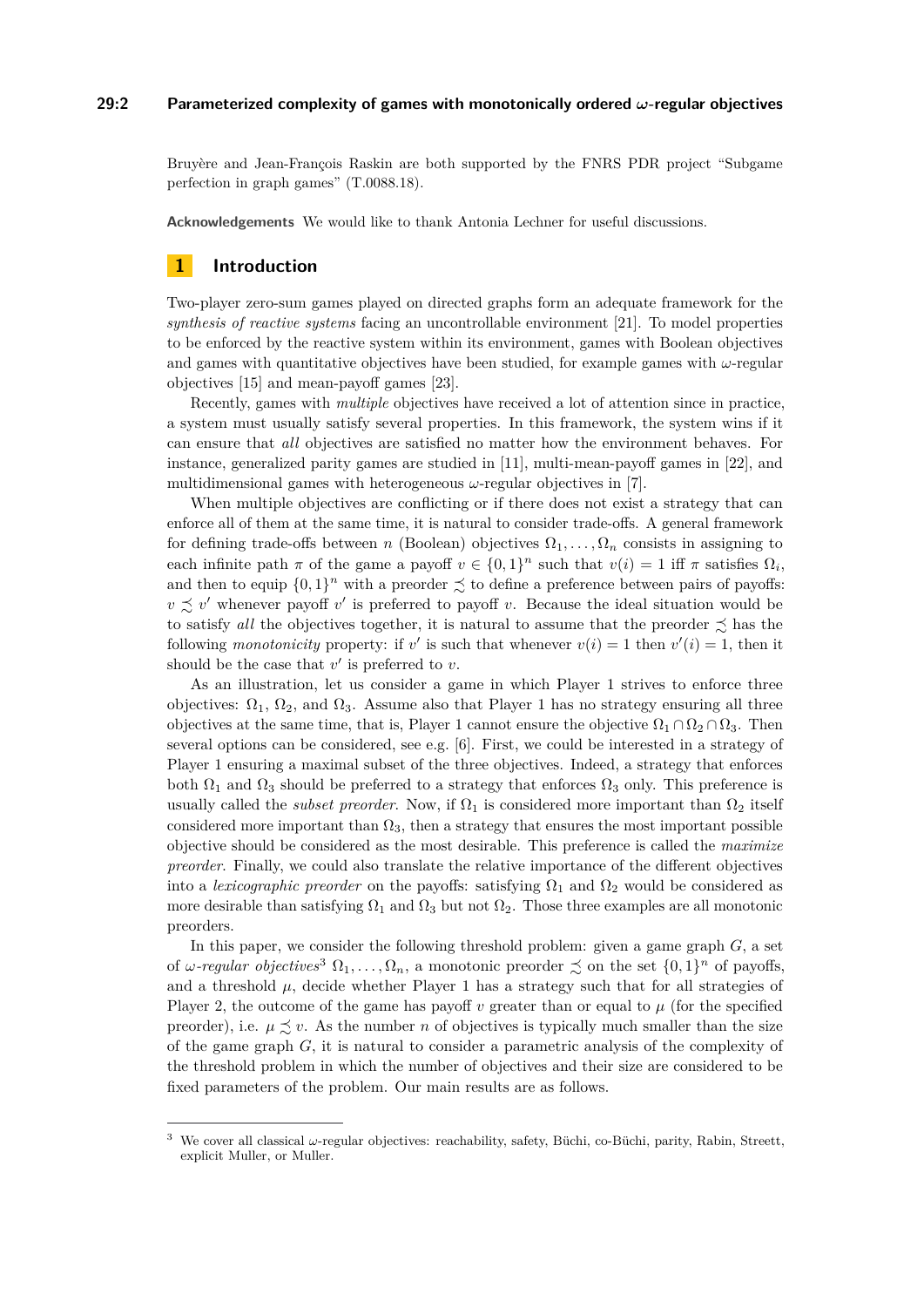### **Contributions**

First, we provide *fixed parameter tractable solutions* to the threshold problem for *all* monotonic preorders and for *all* classical types of *ω*-regular objectives. Our solutions rely on the following ingredients:

- **1.** We show that solving the threshold problem is equivalent to *solve a game with a single objective*  $\Omega$  that is a union of intersections of objectives taken among  $\Omega_1, \ldots, \Omega_n$ (Theorem [3\)](#page-7-0). This is possible by *embedding* the monotonic preorder  $\precsim$  in the subset preorder and by translating the threshold  $\mu$  in preorder  $\precsim$  into an antichain of thresholds in the subset preorder. A threshold in the subset preorder is naturally associated with a conjunction of objectives, and an antichain of thresholds leads to a union of such conjunctions.
- **2.** We provide a fixed parameter tractable algorithm to solve games with a single objective  $\Omega$  as described previously for all types of *ω*-regular objectives  $\Omega_1, \ldots, \Omega_n$ , leading to a *fixed parameter algorithm for the threshold problem* (Theorem [4\)](#page-8-0). Those results build on the recent breakthrough of Calude et al. that provides a quasipolynomial time algorithm for parity games as well as their fixed parameter tractability [\[9\]](#page-14-3), and on the fixed parameter tractability of games with an objective defined by a *Boolean combination of Büchi objectives* (Proposition [5\)](#page-8-1).

Second, we consider games with a preorder  $\preceq$  having a *compact embedding*, with the main condition that the antichain of thresholds resulting from the embedding in the subset preorder is of *polynomial size*. The maximize preorder, the subset preorder, and the lexicographic preorder, given as examples above, all possess this property. For games with a compact embedding, we go *beyond fixed parameter tractability* as we are able to provide deterministic polynomial time solutions for Büchi, coBüchi, and explicit Muller objectives (Theorem [6\)](#page-10-0). Polynomial time solutions are not possible for the other types of  $\omega$ -regular objectives as we show that the threshold problem for the *lexicographic preorder* with reachability, safety, parity, Rabin, Streett, and Muller objectives cannot be solved in polynomial time unless P = PSPACE (Theorem [7\)](#page-11-0). Finally, we present a *full picture* of the study of the lexicographic preorder for each studied objective. We give the exact complexity class of the threshold problem, show that we can obtain the values from the threshold problem (which thus yields a polynomial algorithm for Büchi, co-Büchi and Explicit Muller objectives, and an FPT algorithm for the other objectives) and provide tight memory requirements for the optimal and winning strategies (Table [2\)](#page-13-0).

### **Related Work**

In [\[6\]](#page-14-2), Bouyer et al. investigate concurrent games with multiple objectives leading to payoffs in  $\{0,1\}$ <sup>n</sup> which are ordered using Boolean circuits. While their threshold problem is slightly more general than ours, their games being concurrent and their preorders being not necessarily monotonic, the algorithms that they provide are nondeterministic and guess witnesses whose size depends polynomially not only in the number of objectives but also in the size of the game graph. Their algorithms are sufficient to establish membership to PSPACE for all classical types of *ω*-regular objectives but they do not provide a basis for the parametric complexity analysis of the threshold problem. In stark contrast, we provide deterministic algorithms whose complexity only depends polynomially in the size of the game graph. Our new deterministic algorithms are thus instrumental to a finer complexity analysis that leads to fixed parameter tractability for all monotonic preorders and all *ω*-regular objectives. We also provide tighter lower-bounds for the important special case of lexicographic preorder, in particular for parity objectives.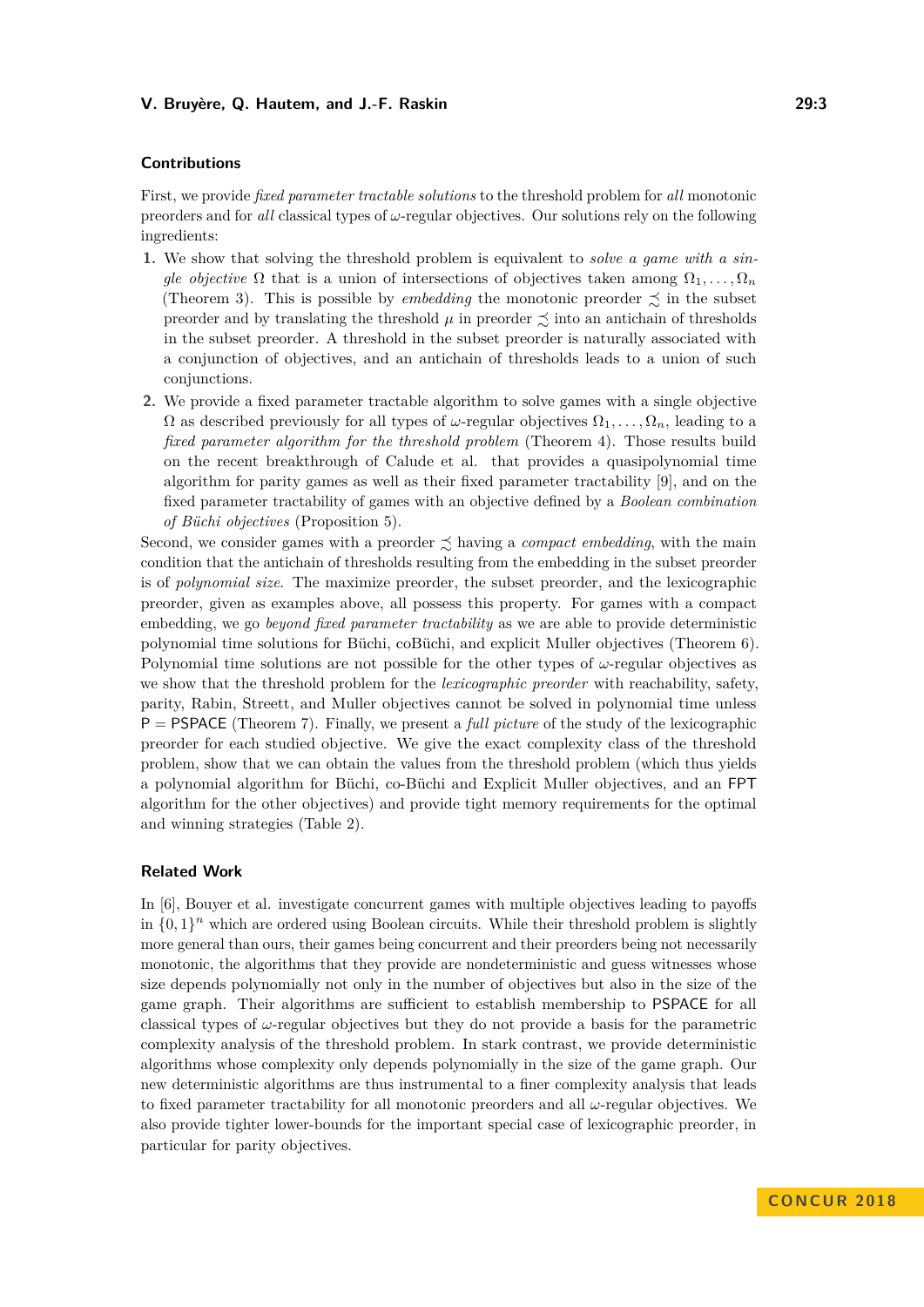### **29:4 Parameterized complexity of games with monotonically ordered** *ω***-regular objectives**

The particular class of games with multiple Büchi objectives ordered with the maximize preorder has been considered in [\[2\]](#page-14-4). The interested reader will find in that paper clear practical motivations for considering multiple objectives and ordering them. The lexicographic ordering of objectives has also been considered in the context of quantitative games: lexicographic mean-payoff games in [\[5\]](#page-14-5), some special cases of lexicographic quantitative games in [\[8,](#page-14-6) [16\]](#page-15-5), and lexicographically ordered energy objectives in [\[12\]](#page-14-7).

In [\[1\]](#page-14-8) and [\[19\]](#page-15-6), the authors investigate partially (or totally) ordered specifications expressed in LTL. None of their complexity results leads to the results of this paper since the complexity is de facto much higher with objectives expressed in LTL. Moreover no FPT result is provided in those references.

### **Structure of the paper**

In Section [2,](#page-3-0) we present all the useful notions about games with monotonically ordered  $\omega$ -regular objectives. In Section [3,](#page-7-1) we show that solving the threshold problem is equivalent to solve a game with a single objective that is a union of intersections of objectives (Theorem [3\)](#page-7-0), and we establish the main result of this paper: the fixed parameter complexity of the threshold problem (Theorem [4\)](#page-8-0). Section [4](#page-10-1) is devoted to games with a compact embedding and in particular to the threshold problem for lexicographic games. The last section is dedicated to the study of computing the values and memory requirements of optimal strategies in the case of lexicographic games (Table [2\)](#page-13-0). Full paper is available on arXiv.[4](#page-3-1)

### <span id="page-3-0"></span>**2 Monotonically ordered** *ω***-regular games**

We consider zero-sum turn-based games played by two players,  $\mathcal{P}_1$  and  $\mathcal{P}_2$ , on a finite directed graph. Given *several objectives*, we associate with each play of this game a vector of bits called *payoff*, the components of which indicate the objectives that are satisfied. The set of all payoffs being equipped with a *preorder*,  $P_1$  wants to ensure a payoff greater than or equal to a given threshold against any behavior of  $\mathcal{P}_2$ . In this section we give all the useful notions and the studied problem.

### **Preorders**

Given some non-empty set *P*, a *preorder* over *P* is a binary relation  $\leq \subseteq P \times P$  that is reflexive and transitive. The *equivalence relation*  $\sim$  associated with  $\lesssim$  is defined such that *x* ∼ *y* if and only if  $x \precsim y$  and  $y \precsim x$ . The *strict partial order*  $\prec$  associated with  $\precsim$  is then defined such that  $x \prec y$  if and only if  $x \precsim y$  and  $x \not\sim y$ . A preorder  $\precsim$  is *total* if  $x \precsim y$ or  $y \precsim x$  for all  $x, y \in P$ . A set  $S \subseteq P$  is *upper-closed* if for all  $x \in S$ ,  $y \in P$ , if  $x \precsim y$ , then  $y \in S$ . An *antichain* is a set  $S \subseteq P$  of pairwise incomparable elements, that is, for all  $x, y \in S$ , if  $x \neq y$ , then  $x \not\precsim y$  and  $y \not\precsim x$ .

### **Game structures and strategies**

A *game structure* is a tuple  $G = (V_1, V_2, E)$  where  $(V, E)$  is a finite directed graph, with *V* = *V*<sub>1</sub> ∪ *V*<sub>2</sub> the set of vertices and *E* ⊆ *V* × *V* the set of edges such that for each *v* ∈ *V*, there exists  $(v, v') \in E$  for some  $v' \in V$  (no deadlock), and  $(V_1, V_2)$  forms a partition of *V* such that  $V_i$  is the set of vertices controlled by player  $\mathcal{P}_i$  with  $i \in \{1, 2\}$ .

<span id="page-3-1"></span> $4$  See <https://arxiv.org/abs/1707.05968>.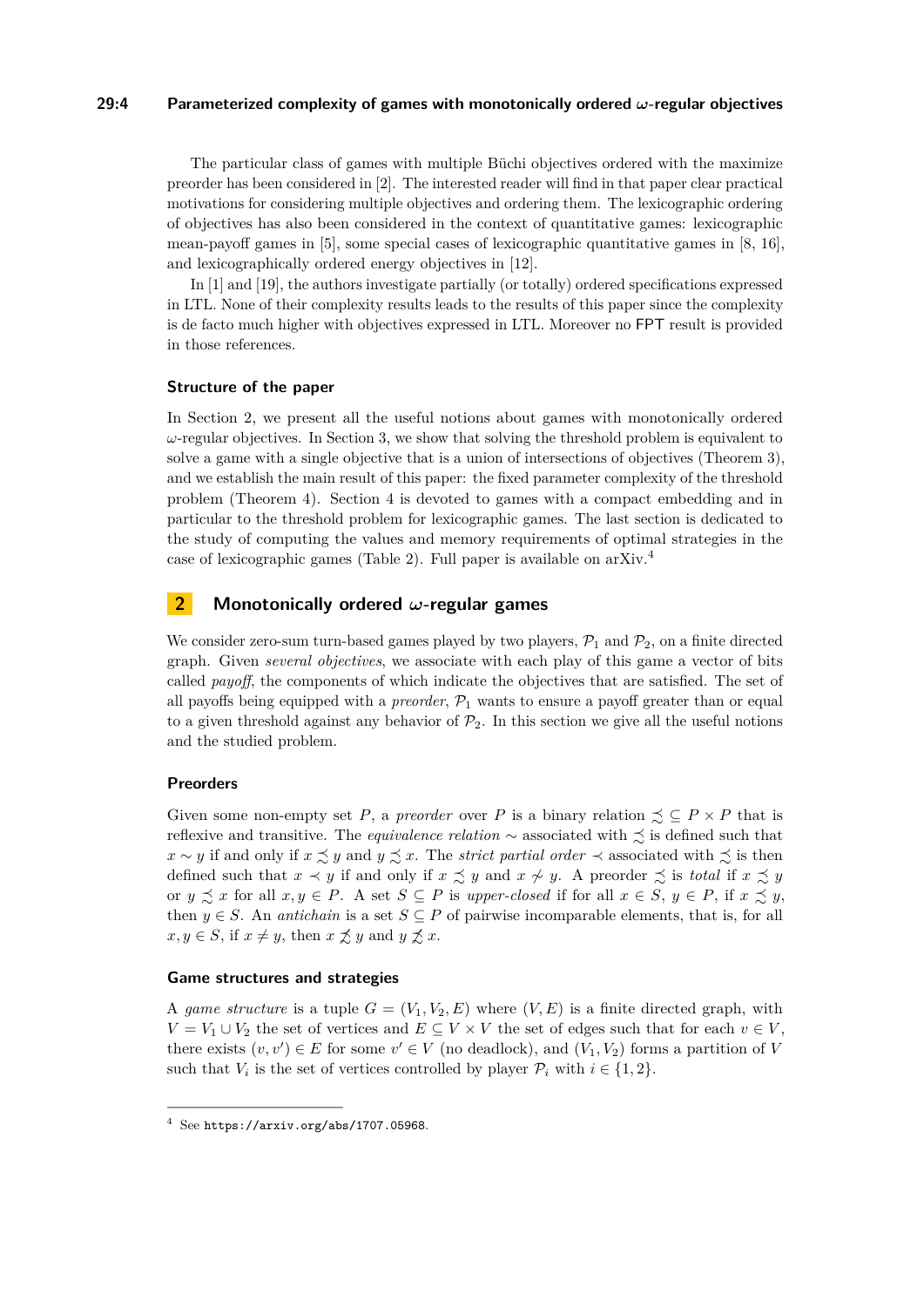A *play* of *G* is an infinite sequence of vertices  $\pi = v_0v_1 \ldots \in V^\omega$  such that  $(v_k, v_{k+1}) \in E$ for all  $k \in \mathbb{N}$ . We denote by Plays(*G*) the set of plays in *G*. *Histories* of *G* are finite sequences  $\rho = v_0 \dots v_k \in V^+$  defined in the same way. Given a play  $\pi = v_0 v_1 \dots$ , the set  $\text{Occ}(\pi)$  denotes the set of vertices that occur in  $\pi$ , and the set  $\text{Inf}(\pi)$  denotes the set of vertices visited infinitely often along  $\pi$ , i.e.,  $\text{Occ}(\pi) = \{v \in V \mid \exists k \geq 0, v_k = v\}$  and  $\text{Inf}(\pi) = \{v \in V \mid \forall k \geq 0, \exists l \geq k, v_l = v\}.$  Given a set  $\Omega \subseteq V^\omega$ , we denote by  $\overline{\Omega}$  the set  $V^{\omega} \setminus \Omega$ .

A *strategy*  $\sigma_i$  for  $\mathcal{P}_i$  is a function  $\sigma_i: V^*V_i \to V$  assigning to each history  $\rho v \in V^*V_i$ a vertex  $v' = \sigma_i(\rho v)$  such that  $(v, v') \in E$ . It is *memoryless* if  $\sigma_i(\rho v) = \sigma_i(\rho' v)$  for all histories  $\rho v, \rho' v$  ending with the same vertex *v*, that is, if  $\sigma_i$  is a function  $\sigma_i: V_i \to V$ . It is *finite-memory* if  $\sigma_i(\rho v)$  only needs finite memory of the history  $\rho v$  (recorded by a Moore machine). The *size* of  $\sigma_i$  is the size of its Moore machine.

The set of all strategies of  $\mathcal{P}_i$  is denoted by  $\Sigma_i$ . Given a strategy  $\sigma_i$  of  $\mathcal{P}_i$ , a play  $\pi = v_0 v_1 \dots$  of G is consistent with  $\sigma_i$  if  $v_{k+1} = \sigma_i(v_0 \dots v_k)$  for all  $k \in \mathbb{N}$  such that  $v_k \in V_i$ . Given an *initial vertex*  $v_0$ , and a strategy  $\sigma_i$  of each player  $\mathcal{P}_i$ , we have a unique play consistent with both strategies  $\sigma_1, \sigma_2$ , called *outcome* and denoted by  $Out(v_0, \sigma_1, \sigma_2)$ .

#### **Single objectives and ordered objectives**

An *objective for*  $\mathcal{P}_1$  is a set of plays  $\Omega \subseteq \text{Plays}(G)$ . A *game*  $(G,\Omega)$  is composed of a game structure *G* and an objective  $\Omega$ . A play  $\pi$  is *winning* for  $\mathcal{P}_1$  if  $\pi \in \Omega$ , and losing otherwise. As the studied games are zero-sum,  $\mathcal{P}_2$  has the opposite objective  $\overline{\Omega}$ , meaning that a play  $\pi$ is winning for  $\mathcal{P}_1$  if and only if it is losing for  $\mathcal{P}_2$ . Given a game  $(G,\Omega)$  and an initial vertex *v*<sub>0</sub>, a strategy  $\sigma_1$  for  $\mathcal{P}_1$  is *winning from v*<sub>0</sub> if Out(*v*<sub>0</sub>,  $\sigma_1$ ,  $\sigma_2$ )  $\in$  Ω for all strategies  $\sigma_2$  of  $\mathcal{P}_2$ . Vertex  $v_0$  is thus called *winning* for  $\mathcal{P}_1$ . We also say that  $\mathcal{P}_1$  is winning from  $v_0$  or that he can *ensure*  $\Omega$  *from*  $v_0$ . Similarly the winning vertices of  $\mathcal{P}_2$  are those from which  $\mathcal{P}_2$  can ensure his objective  $\Omega$ .

A game  $(G, \Omega)$  is *determined* if each of its vertices is either winning for  $\mathcal{P}_1$  or winning for  $P_2$ . Martin's theorem [\[20\]](#page-15-7) states that all games with Borel objectives are determined. The problem of *solving a game*  $(G, \Omega)$  means to decide, given an initial vertex  $v_0$ , whether  $\mathcal{P}_1$  is winning from  $v_0$  (or dually whether  $\mathcal{P}_2$  is winning from  $v_0$  when the game is determined).

Instead of a *single* objective  $\Omega$ , one can consider *several* objectives  $\Omega_1, \ldots, \Omega_n$  that are *ordered* with respect to a preorder  $\leq$  over  $\{0,1\}^n$  in the following way. We first define the payoff of a play as a vector<sup>[5](#page-4-0)</sup> of bits the components of which indicate the objectives that are satisfied. Formally, given *n* objectives  $\Omega_1, \ldots, \Omega_n \subseteq \text{Play}(G)$ , the *payoff* function Payoff: Plays( $G$ )  $\to$   $\{0,1\}$ <sup>n</sup> assigns a vector of bits to each play  $\pi \in$  Plays( $G$ ), where for all  $k \in \{1, \ldots, n\}$ , Payoff<sub>k</sub> $(\pi) = 1$  if  $\pi \in \Omega_k$  and 0 otherwise.

Given the preorder  $\precsim$  over  $\{0,1\}^n$ ,  $\mathcal{P}_1$  prefers a play  $\pi$  to a play  $\pi'$  whenever Payoff $(\pi') \precsim$ Payoff( $\pi$ ). We call *ordered game* the tuple  $(G, \Omega_1, \ldots, \Omega_n, \preceq)$ , the payoff function of which is defined w.r.t. the objectives  $\Omega_1, \ldots, \Omega_n$  and its values are ordered with  $\precsim$ . In this context, we are interested in the following problem.

<span id="page-4-2"></span>**Problem 1.** The *threshold problem* for ordered games  $(G, \Omega_1, \ldots, \Omega_n, \preceq)$  asks, given a threshold  $\mu \in \{0,1\}^n$  and an initial vertex  $v_0 \in V$ , to decide whether  $\mathcal{P}_1$  (resp.  $\mathcal{P}_2$ ) has a strategy to ensure the objective  $\Omega = {\pi \in \text{Plays}(G) | \text{Payoff}(\pi) \geq \mu} \text{ from } v_0 \text{ (resp. } \pi$  $\overline{\Omega} = {\pi \in \text{Plays}(G) \mid \text{Payoff}(\pi) \not\gtrsim \mu}$ ).<sup>[6](#page-4-1)</sup>

<span id="page-4-0"></span><sup>&</sup>lt;sup>5</sup> Note that in the sequel, we often manipulate equivalently vectors in  $\{0,1\}^n$  and sequences of *n* bits.

<span id="page-4-1"></span><sup>&</sup>lt;sup>6</sup> Note that when  $n = 1$  and  $\precsim$  is the usual order  $\leq$  over  $\{0, 1\}$ , we recover the notion of single objective with the threshold  $\mu = 1$ .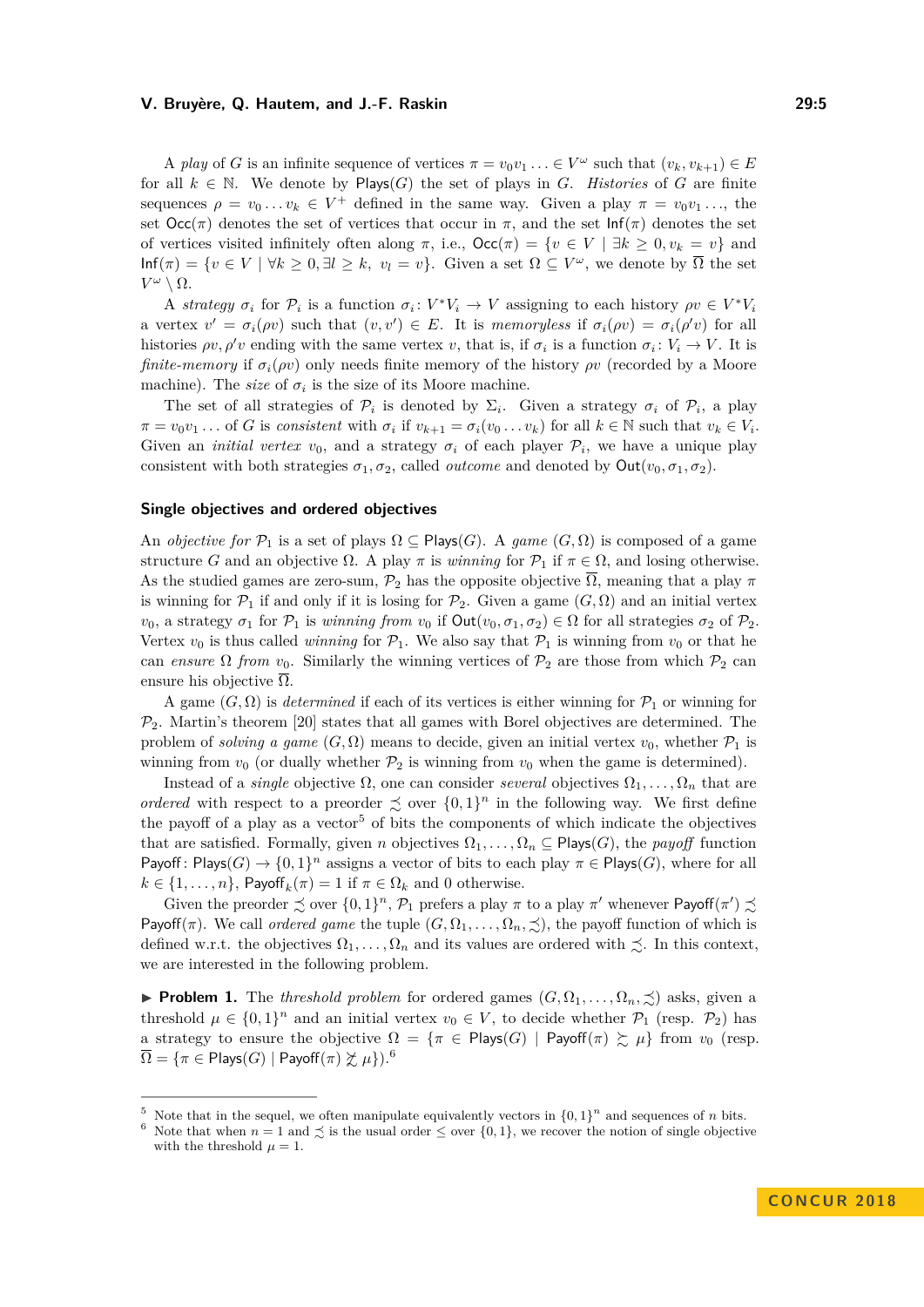

<span id="page-5-0"></span>**Figure 1** A simple lexicographic game.

In case  $P_1$  (resp.  $P_2$ ) has such a winning strategy, we also say that he can *ensure* (resp. *avoid*) *a payoff*  $\gtrsim \mu$ .

Classical examples of preorders are the following ones [\[6\]](#page-14-2). Let  $x, y \in \{0, 1\}^n$ .

- *Counting*:  $x \precsim y$  if and only if  $|\{j \mid x_j = 1\}| \leq |\{j \mid y_j = 1\}|$ . The aim of  $\mathcal{P}_1$  is to  $\mathcal{L}_{\mathcal{A}}$ maximize the number of satisfied objectives.
- *Subset*:  $x \preceq y$  if and only if  $\{j \mid x_j = 1\} \subseteq \{j \mid y_j = 1\}$ . The aim of  $\mathcal{P}_1$  is to maximize  $\mathcal{L}_{\mathcal{A}}$ the subset of satisfied objectives with respect to the inclusion.
- *Maximise:*  $x \precsim y$  if and only if  $\max\{j \mid x_j = 1\} \le \max\{j \mid y_j = 1\}$ . The aim of  $\mathcal{P}_1$  is to  $\blacksquare$ maximize the higher index of the satisfied objectives.
- *Lexicographic:*  $x \precsim y$  if and only if either  $x = y$  or  $\exists j \in \{1, ..., n\}$  such that  $x_j < y_j$  and  $\sim$  $∀k ∈ {1, ..., j − 1}, x<sub>k</sub> = y<sub>k</sub>$ . The objectives are ranked according to their importance. The aim of  $P_1$  is to maximise the payoff with respect to the induced lexicographic order.

In this article, we *focus on monotonic preorders*. A preorder  $\precsim$  is *monotonic* if it is compatible with the subset preorder, i.e. if  $\{i \mid x_i = 1\} \subseteq \{i \mid y_i = 1\}$  implies  $x \precsim y$ . Hence a preorder is monotonic if satisfying more objectives never results in a lower payoff value. This is a *natural property* shared by all the examples of preorders given previously.

 $\triangleright$  **Example 2.** Consider the game structure *G* depicted on Figure [1,](#page-5-0) where circle vertices belong to  $\mathcal{P}_1$  and square vertices belong to  $\mathcal{P}_2$ . We consider the ordered game  $(G, \Omega_1, \Omega_2, \preceq)$ with  $\Omega_i = \{\pi \in \text{Plays}(G) \mid v_i \in \text{Inf}(\pi)\}\$ for  $i = 1, 2$  and the lexicographic preorder  $\precsim$ . Therefore the function Payoff assigns value 1 to each play  $\pi$  on the first (resp. second) bit if and only if  $\pi$  visits infinitely often vertex  $v_1$  (resp.  $v_2$ ). In this ordered game,  $\mathcal{P}_1$  has a strategy to ensure a payoff  $\geq 01$  from  $v_0$ . Indeed, consider the memoryless strategy  $\sigma_1$  that loops in  $v_1$  and in  $v_2$ . Then, from  $v_0$ ,  $\mathcal{P}_2$  decides to go either to  $v_1$  leading to the payoff 10, or to  $v_2$  leading to the payoff 01. As  $10 \succeq 01$ , this shows that any play  $\pi$  consistent with  $\sigma_1$ satisfies Payoff( $\pi$ )  $\gtrsim$  01. Notice that while  $\mathcal{P}_1$  can ensure a payoff  $\gtrsim$  01 from  $v_0$ , he has no strategy to enforce the single objective  $\Omega_1$  and similarly no strategy to enforce  $\Omega_2$ .

### **Homogeneous** *ω***-regular objectives**

In this article, given a monotonically ordered game  $(G, \Omega_1, \ldots, \Omega_n, \preceq)$ , we want to study the threshold problem described in Problem [1](#page-4-2) for *homogeneous ω-regular objectives*, in the sense that all the objectives  $\Omega_1, \ldots, \Omega_n$  are of the same type, and taken in the following list of well-known *ω*-regular objectives.

Given a game structure  $G = (V_1, V_2, E)$  and a subset *U* of *V* called *target set*:

- The *reachability objective* asks to visit a vertex of *U* at least once, i.e. Reach(*U*) =  $\{\pi \in$  $Plays(G) | \text{Occ}(\pi) \cap U \neq \emptyset$ .
- The *safety objective* asks to always stay in the set *U*, i.e.  $\mathsf{Safe}(U) = \{\pi \in \mathsf{Plays}(G) \mid$  $Occ(\pi) \subseteq U$ .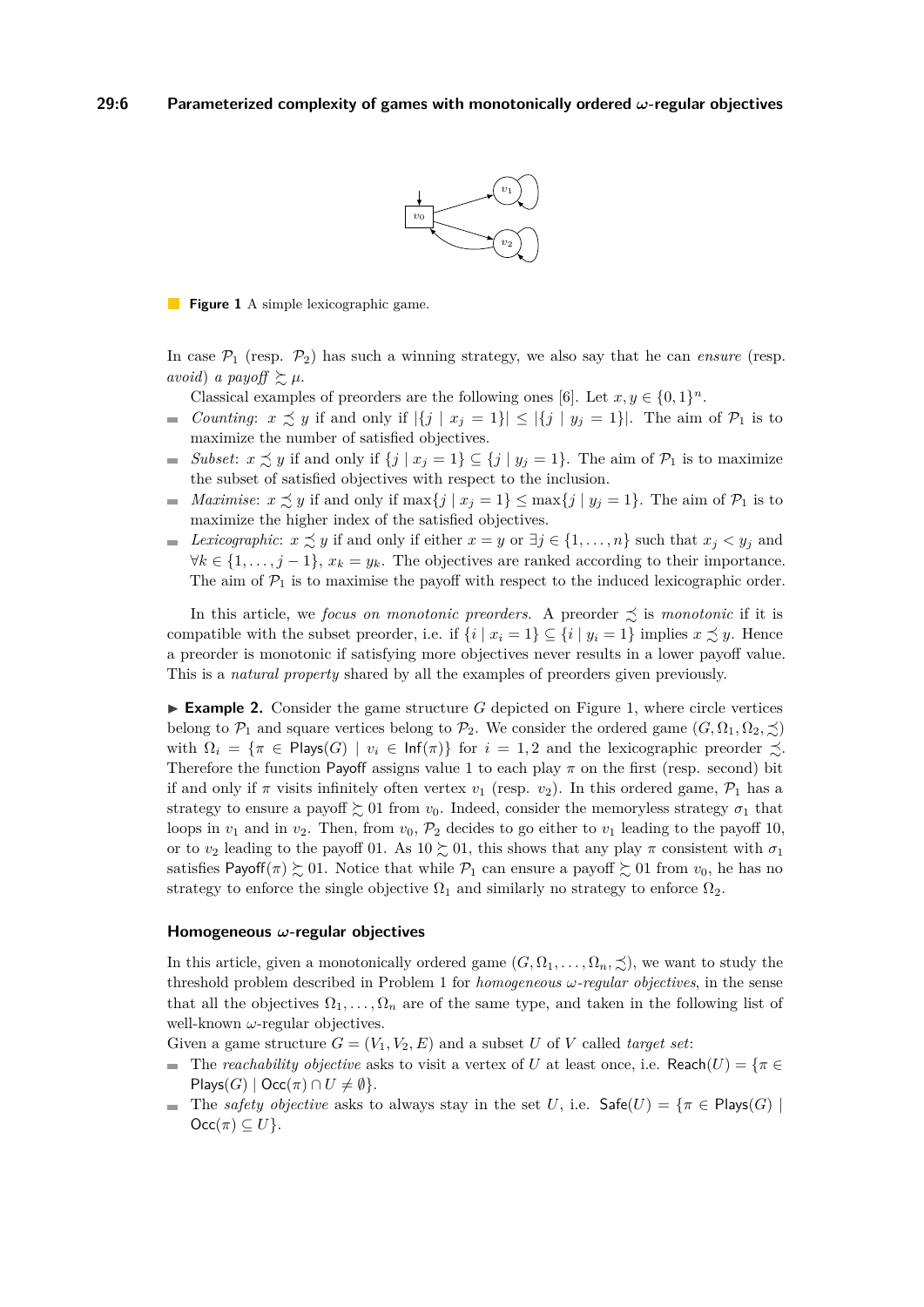- The *Büchi objective* asks to visit infinitely often a vertex of *U*, i.e. Buchi(*U*) =  $\{\pi \in$  $\mathsf{Plays}(G) \mid \mathsf{Inf}(\pi) \cap U \neq \emptyset$ .
- The *co-Büchi objective* asks to eventually always stay in the set *U*, i.e. CoBuchi(*U*) =  $\{\pi \in \text{Plays}(G) \mid \text{Inf}(\pi) \subseteq U\}.$

Given a *family*  $\mathcal{F} = (F_i)_{i=1}^k$  of sets  $F_i \subseteq V$ , and a family of *pairs*  $((E_i, F_i)_{i=1}^k)$ , with  $E_i, F_i \subseteq V$ :

- The *explicit Muller objective* asks that the set of vertices seen infinitely often is one among the sets of F, i.e.  $\text{ExplMuller}(\mathcal{F}) = \{\pi \in \text{Plays}(G) \mid \exists i \in \{1, \ldots, k\}, \text{Inf}(\pi) = F_i\}.$
- The *Rabin objective* asks that there exists a pair  $(E_i, F_i)$  such that a vertex of  $F_i$  is visited infinitely often while no vertex of  $E_i$  is visited infinitely often, i.e.  $\mathsf{Rabin}((E_i, F_i)_{i=1}^k)$  $\{\pi \in \text{Plays}(G) \mid \exists i \in \{1,\ldots,k\}, \text{Inf}(\pi) \cap E_i = \emptyset \text{ and } \text{Inf}(\pi) \cap F_i \neq \emptyset\}.$
- The *Streett objective* asks that for each pair  $(E_i, F_i)$ , a vertex of  $E_i$  is visited infinitely often or no vertex of  $F_i$  is visited infinitely often, i.e.  $\mathsf{Streett}((E_i, F_i)_{i=1}^k) = \{ \pi \in \mathsf{Plays}(G) \mid$  $\forall i \in \{1, \ldots, k\}, \text{Inf}(\pi) \cap E_i \neq \emptyset \text{ or } \text{Inf}(\pi) \cap F_i = \emptyset\}.$

Given a *coloring* function  $p: V \to \{0, \ldots, d\}$  that associates with each vertex a color, and  $\mathcal{F} = (F_i)_{i=1}^k$  a family of subsets  $F_i$  of  $p(V)$ :

- The *parity objective* asks that the minimum color seen infinitely often is even, i.e.  $\text{Parity}(p) = \{\pi \in \text{Plays}(G) \mid \min_{v \in \text{Inf}(\pi)} p(v) \text{ is even}\}.$
- The *Muller objective* asks that the set of colors seen infinitely often is one among the sets of F, i.e. Muller $(p, \mathcal{F}) = \{\pi \in \text{Plays}(G) \mid \exists i \in \{1, \dots, k\}, p(\text{Inf}(\pi)) = F_i\}.$

In the sequel, we make the *assumption* that the considered preorders are monotonic, and by *ordered game*, we always mean monotonically ordered games. When the objectives of an ordered game are of kind X, we speak of an *ordered* X game, or of a  $\precsim X$  game if we want to specify the used preorder  $\preceq$ . As already mentioned, when  $n = 1$ , an ordered game (with  $\preceq$ equal to  $\leq$ ) resumes to a game  $(G,\Omega)$  with a single objective  $\Omega$ , that is traditionally called an  $\Omega$  game. For instance, an ordered game  $(G, \Omega_1, \ldots, \Omega_n, \precsim)$  where  $\Omega_1, \ldots, \Omega_n$  are reachability objectives and  $\preceq$  is the lexicographic preorder is called a lexicographic reachability game, and when  $n = 1$   $(G, \Omega_1)$  is called a reachability game.

Note that given an ordered game with  $n$  non-homogeneous  $\omega$ -regular objectives  $\Omega_i$ , we can always construct a new equivalent ordered parity game, since each objective Ω*<sup>i</sup>* can be translated into a parity objective [\[15\]](#page-15-2).

### **Monotonic preorders embedded in the subset preorder**

We here show that solving the threshold problem for an ordered game  $(G, \Omega_1, \ldots, \Omega_n, \preceq)$ is equivalent to solving a game  $(G, \Omega)$  with a single objective  $\Omega$  equal to the union of intersections of objectives taken in  $\{\Omega_1, \ldots, \Omega_n\}$ . The arguments are the following ones. (1) We consider the set  $\{0,1\}$ <sup>n</sup> of payoffs ordered with  $\precsim$  as well as ordered with the subset preorder  $\subseteq$  (see the example of Figure [2](#page-7-2) where  $\precsim$  is the lexicographic preorder). To any payoff  $\nu \in \{0,1\}^n$ , we associate the set  $\delta_{\nu} = \{i \in \{1,\ldots,n\} \mid \nu_i = 1\}$  containing all indices *i* such that objective  $\Omega_i$  is satisfied. (2) Consider the set of payoffs  $\nu \gtrsim \mu$  embedded in the set  $\{0,1\}^n$  ordered with  $\subseteq$ . By monotonicity of  $\precsim$ , we obtain an upper-closed set *S* that can be represented by the antichain of its *minimal elements* (with respect to  $\subseteq$ ), that we denote by  $M(\mu)$ . (3)  $\mathcal{P}_1$  can ensure a payoff  $\sum \mu$  if and only if he has a strategy such that any consistent outcome  $\pi$  has a payoff  $\nu^* \supseteq \nu$  for some  $\nu \in M(\mu)$ , equivalently such that  $\pi$ satisfies (at least) the conjunction of the objectives  $\Omega_i$  such that  $\nu_i = 1$ . (4) The objective  $\Omega$ of  $\mathcal{P}_1$  is thus a disjunction (over  $\nu \in \mathsf{M}(\mu)$ ) of conjunctions (over  $i \in \delta_{\nu}$ ) of objectives  $\Omega_i$ . This statement is formulated in the next theorem (see again Figure [2\)](#page-7-2).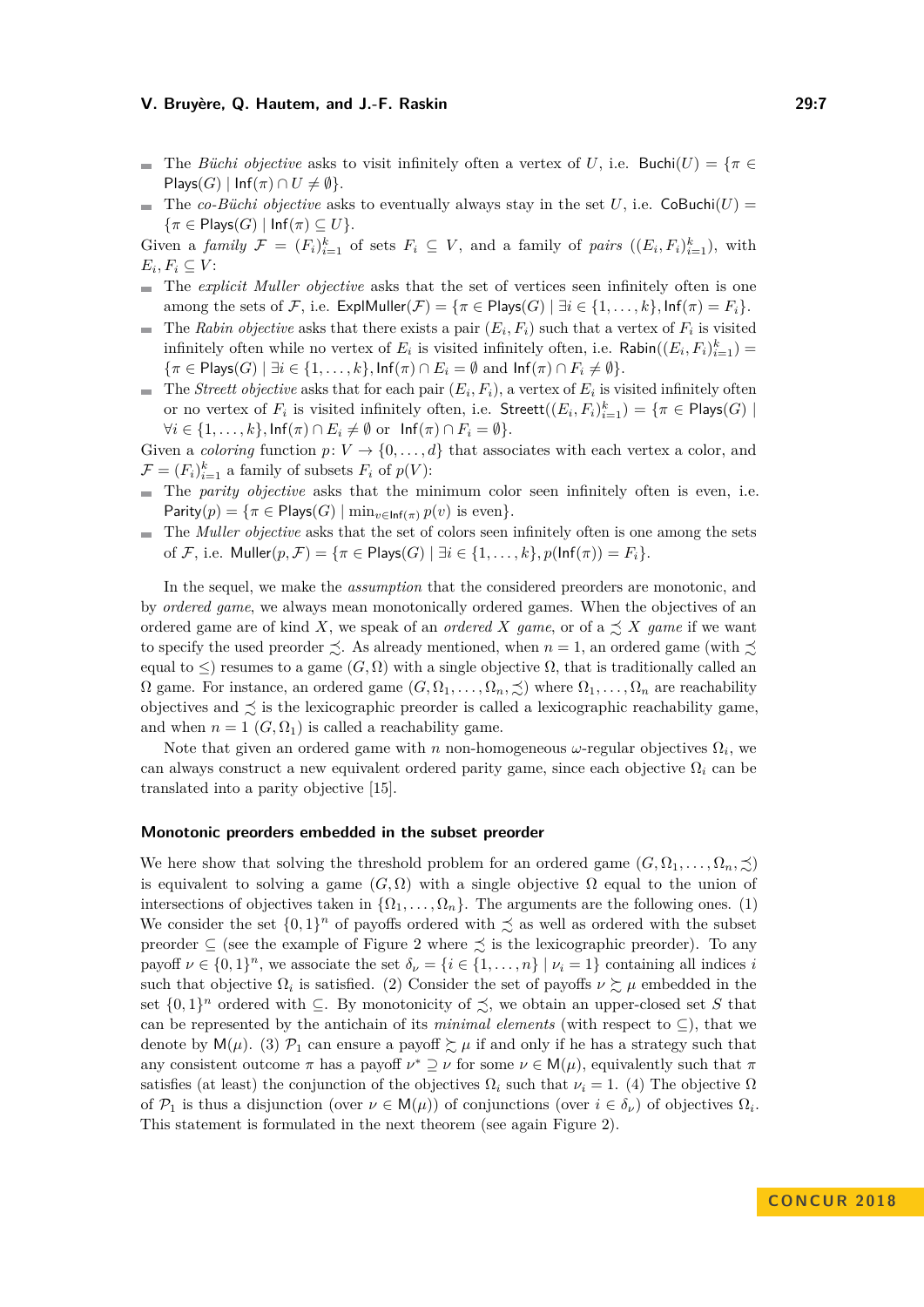<span id="page-7-2"></span>

**Figure 2** Gray nodes represent the set of payoffs  $\nu \gtrsim \mu = 010$  for the lexicographic preorder and its embedding for the subset preorder. The elements of  $M(\mu) = \{010, 100\}$  are doubly circled.

<span id="page-7-0"></span>**► Theorem 3.** Let  $(G, \Omega_1, \ldots, \Omega_n, \preceq)$  be an ordered game,  $\mu \in \{0, 1\}^n$  be some threshold, *and v*<sub>0</sub> *be an initial vertex. Then,*  $\mathcal{P}_1$  *can ensure a payoff*  $\succeq \mu$  *from v*<sub>0</sub> *in*  $(G, \Omega_1, \ldots, \Omega_n, \preceq)$ *if and only if*  $\mathcal{P}_1$  *has a winning strategy from*  $v_0$  *in the game*  $(G, \Omega)$  *with the objective*  $\Omega = \bigcup_{\nu \in \mathsf{M}(\mu)} \bigcap_{i \in \delta_{\nu}} \Omega_i$ .

We end this section by giving some additional notations and terminology. Thanks to Theorem [3,](#page-7-0) we will prove in Section [3](#page-7-1) that the threshold problem is fixed parameter tractable. The proof of this result uses two sizes depending on the number *n* of objectives:

- the *size*  $s(n)$  of  $M(\mu)$ . It is upper bounded by  $2^n$  (an antichain of maximum size in the subset preorder over  $\{0,1\}^n$  is of exponential size  $\binom{n}{\lfloor \frac{n}{2} \rfloor}$ .
- the *size*  $s'(n)$  defined as follows. In case of Büchi objectives  $\Omega_i$ , we need to rewrite the  $\blacksquare$ objective  $\cup_{\nu \in \mathsf{M}(\mu)} \cap_{i \in \delta_{\nu}} \Omega_i$  in conjunctive normal form  $\cap_k \cup_l \Omega'_{k,l}$  with  $\Omega'_{k,l} \in {\Omega_1, \ldots, \Omega_n}$ . We denote by  $s'(n)$  the size of this conjunction. It is bounded by  $2^{2^n}$ .

In Section [4](#page-10-1) we will show that, for several objectives, we can go beyond fixed parameter tractability by providing polynomial time algorithms when the sizes  $s(n)$  and  $s'(n)$  are polynomial in *n*. An ordered game  $(G, \Omega_1, \ldots, \Omega_n, \preceq)$  is said to have a *compact embedding* (in the subset preorder) if both sizes  $s(n)$  and  $s'(n)$  are polynomial in *n*. We will also show that lexicographic games have a compact embedding.

### <span id="page-7-1"></span>**3 Fixed parameter complexity of ordered** *ω***-regular games**

### **Parameterized complexity**

A *parameterized language* L is a subset of  $\Sigma^* \times \mathbb{N}$ , where  $\Sigma$  is a finite alphabet, the second component being the parameter of the language. It is called *fixed parameter tractable* (FPT) if there is an algorithm that determines whether  $(x,t) \in L$  in  $f(t) \cdot |x|^c$  time, where *c* is a constant independent of the parameter *t* and *f* is a computable function depending on *t* only. We also say that *L* belongs to (the class) FPT. Intuitively, a language is FPT if there is an algorithm running in polynomial time w.r.t the input size times some computable function on the parameter. In this framework, we do not rely on classical polynomial reductions but rather use so called FPT-reductions. An FPT*-reduction* between two parameterized languages  $L \subseteq \Sigma^* \times \mathbb{N}$  and  $L' \subseteq \Sigma'^* \times \mathbb{N}$  is a function  $R: L \to L'$  such that

 $(x, t) \in L$  if and only if  $(x', t') = R(x, t) \in L'$ ,

*R* is computable by an algorithm that takes  $f(t) \cdot |x|^c$  time where *c* is a constant, and  $t' \leq g(t)$  for some computable function *g*.

Moreover, if  $L'$  is in FPT, then  $L$  is also in FPT. We refer the interested reader to [\[13\]](#page-15-8) for more details on parameterized complexity.

Our main result states that the threshold problem is in FPT for all the ordered games of this article. Parameterized complexities are given in Table [1.](#page-8-2)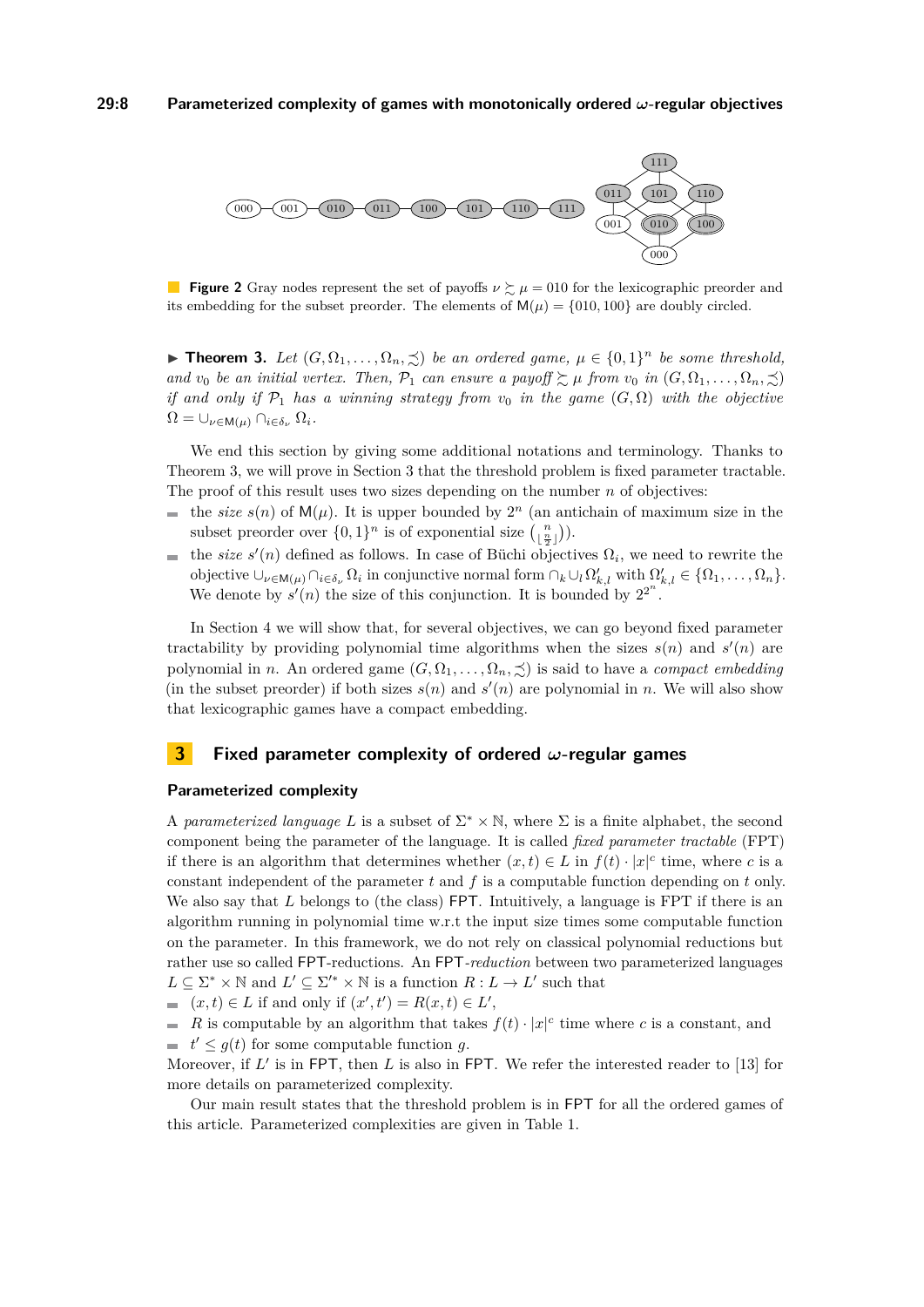<span id="page-8-2"></span>**Table 1** Fixed parameter tractability of ordered games  $(G, \Omega_1, \ldots, \Omega_n, \preceq)$ : for  $i \in \{1, \ldots, n\}$ ,  $k_i/d_i$  denotes the number of pairs/colors of each Rabin/Streett/Muller objective  $\Omega_i$ . Sizes *s*(*n*) and  $s'(n)$  are resp. upper bounded by  $2^n$  and  $2^{2^n}$ . For  $j \in \{1, 2, 3\}$ ,  $M_j = 2^{m_j}$  where  $m_1 = \sum_{i=1}^n 2 \cdot k_i$ ,  $m_2 = m_3 = \sum_{i=1}^n d_i$ , and  $N_1 = s(n) \cdot \sum_{i=1}^n 2 \cdot k_i$ ,  $N_2 = s(n) \cdot \sum_{i=1}^n$  $\frac{d_i^2}{2}$ ,  $N_3 = s(n) \cdot \sum_{i=1}^n 2^{d_i} \cdot d_i$ .

| Objectives             | Parameters            | Threshold problem                                                                 |  |  |
|------------------------|-----------------------|-----------------------------------------------------------------------------------|--|--|
| Reachability, Safety   | $\boldsymbol{n}$      | $O(s(n) \cdot n + 2^n \cdot ( V  +  E ))$                                         |  |  |
| Büchi                  | $\boldsymbol{n}$      | $O(s(n) \cdot n + s'(n) \cdot  V ^2)$                                             |  |  |
| co-Büchi               | $\boldsymbol{n}$      | $O(s(n) \cdot n + s(n) \cdot  V ^2)$                                              |  |  |
| <b>Explicit Muller</b> | $\boldsymbol{n}$      | $O(s(n) \cdot n + (s(n) \cdot \max_i  \mathcal{F}_i )^3 \cdot  V ^2 \cdot  E ^2)$ |  |  |
| Rabin, Streett         | $n, k_1, \ldots, k_n$ | $O((2^{M_1} \cdot N_1 + M_1^{M_1}) \cdot  V ^5)$                                  |  |  |
| Parity                 | $n, d_1, \ldots, d_n$ | $O((2^{M_2} \cdot N_2 + M_2^{M_2}) \cdot  V ^5)$                                  |  |  |
| Muller                 | $n, d_1, \ldots, d_n$ | $O((2^{M_3} \cdot N_3 + M_3^{M_3}) \cdot  V ^5)$                                  |  |  |

<span id="page-8-0"></span>▶ **Theorem 4.** *The threshold problem is in* FPT *for ordered reachability, safety, Büchi, co-Büchi, explicit Muller, Rabin, Streett, parity, and Muller games.*

The proof of this theorem needs to introduce additional kinds of games  $(G, \Omega)$  with a single  $\omega$ -regular objective  $\Omega$ , like the Boolean Büchi games. It also needs to show that solving the latter games is in FPT.

### **Parameterized complexity of Boolean Büchi games**

Let *G* be a game structure and  $U_1, \ldots, U_m$  be *m* target sets. Let  $\phi$  be a Boolean formula over variables  $x_1, \ldots, x_m$ . We say that a play  $\pi$  satisfies  $(\phi, U_1, \ldots, U_m)$  if the truth assignment  ${x_i = 1$  if and only if  $\text{Inf}(\pi) \cap U_i \neq \emptyset$ , and  $x_i = 0$  otherwise} satisfies  $\phi$ . An objective  $\Omega$  is a *Boolean combination of Büchi objectives*, or shortly a *Boolean Büchi* objective, if  $\Omega = \{ \pi \in \mathbb{R}^n : \pi \in \mathbb{R}^n \}$ Plays(*G*) | *π* satisfies  $(\phi, U_1, \ldots, U_m)$ }. It is denoted by BooleanBuchi( $\phi, U_1, \ldots, U_m$ ).

All operators ∨, ∧, ¬ are allowed in Boolean Büchi objectives. However we denote by |*φ*| the *size* of  $\phi$  equal to the number of disjunctions and conjunctions inside  $\phi$ , and we say that the Boolean Büchi objective BooleanBuchi( $\phi$ ,  $U_1, \ldots, U_m$ ) is *of size*  $|\phi|$  *and with m variables.* The definition of  $|\phi|$  is not the classical one that usually counts the number of operators ∨*,* ∧*,* ¬ and variables. This is not a restriction since one can transform any Boolean formula  $\phi$  into one such that negations only apply on variables.

We need to introduce some other kinds of *ω*-regular objectives with Boolean combinations of objectives that are limited to

- intersections of objectives: like a *generalized reachability* objective or a *generalized Büchi* objective denoted respectively by  $\mathsf{GenReach}(U_1, \ldots, U_m)$  and  $\mathsf{GenBuchi}(U_1, \ldots, U_m)$ ,
- unions of intersections (UI) of objectives: like a *UI reachability* objective, a *UI safety*  $\mathbf{r}$ objective, or a *UI Büchi* objective.

<span id="page-8-1"></span>**Proposition 5.** *Solving Boolean Büchi games*  $(G, \Omega)$  *is in* FPT, with an algorithm in  $O(2^M \cdot |\phi| + (M^M \cdot |V|)^5)$  *time with*  $M = 2^m$  *such that m is the number of variables of*  $\phi$  *in the Boolean Büchi objective* Ω*.*

**Proof.** Let us show the existence of an FPT-reduction from Boolean Büchi games to Muller games. For this purpose, consider a Boolean Büchi game  $(G, \Omega)$  with the objective  $\Omega =$ BooleanBuchi( $\phi, U_1, \ldots, U_m$ ), where  $\phi$  is a Boolean formula over variables  $x_1, \ldots, x_m$ , and *m* is seen as a parameter. We build an adequate Muller game  $(G, \text{Muller}(p, \mathcal{F}))$  on the same game structure and parameterized by the number of colors. The coloring function *p* and the family  $\mathcal F$  are constructed as follows.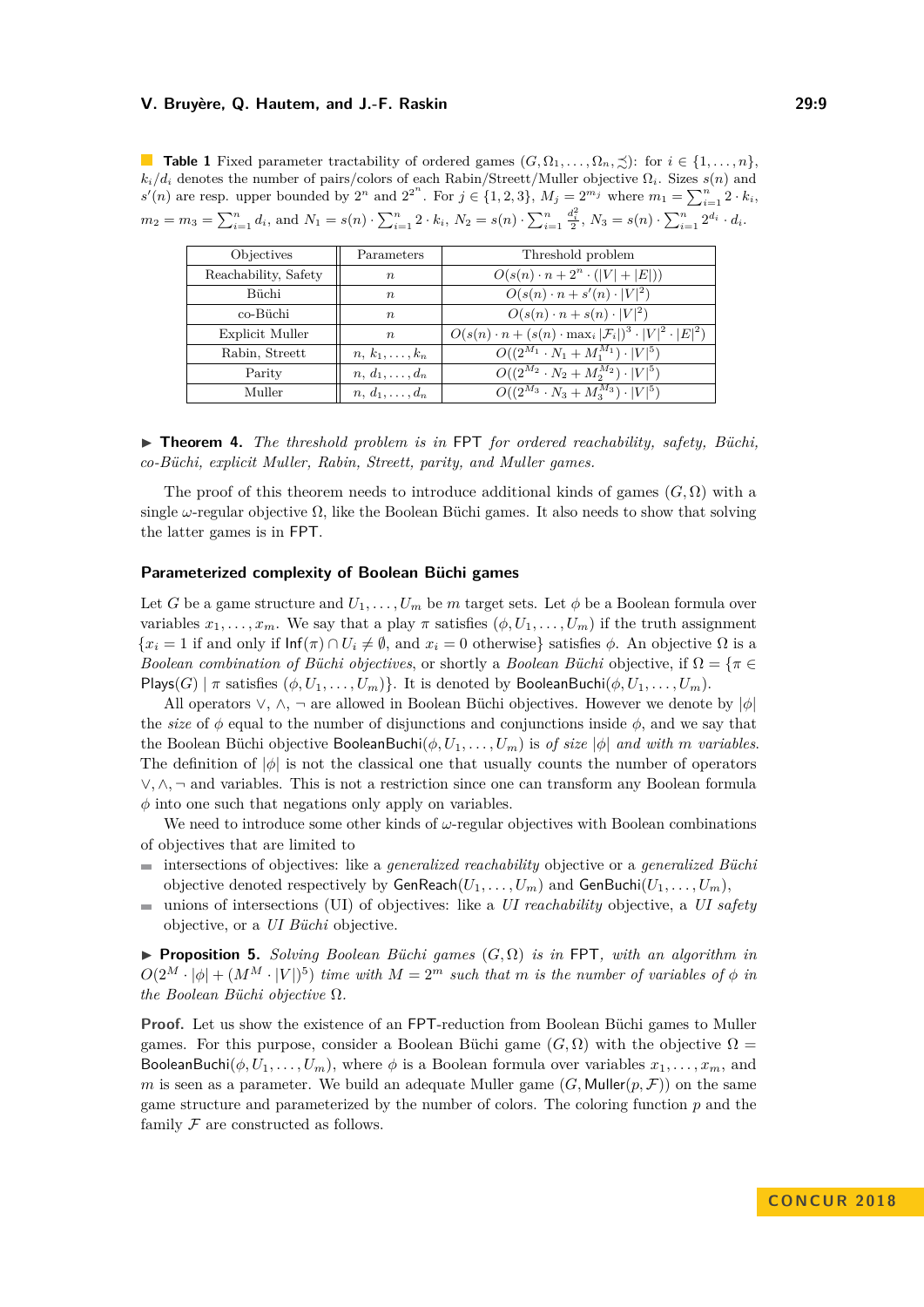#### **29:10 Parameterized complexity of games with monotonically ordered** *ω***-regular objectives**

To any vertex  $v \in V$ , we associate a color  $p(v) = \mu$  which is a subset of  $\{1, \ldots, m\}$  in the following way:  $i \in \mu$  if and only if  $v \in U_i$ .<sup>[7](#page-9-0)</sup> Intuitively, we keep track for all *i*, whether a vertex belongs to  $U_i$  or not. The total number  $M$  of colors is thus equal to  $2^m$ . One can notice that  $(*)$  a play  $\pi$  visits a vertex  $v \in U_i$  if and only if  $\pi$  visits a color  $\mu$  that contains *i*.

To any subset *F* of  $p(V)$ , we associate the truth assignment  $\chi(F) \in \{0,1\}^m$  of variables  $x_1, \ldots, x_m$  such that for all *i*,  $\chi(F)_i = 1$  if there exists  $\mu \in F$  such that  $i \in \mu$ , and 0 otherwise. The idea (by  $(*)$ ) is that the set *F* of colors visited infinitely often by a play  $\pi$ corresponds to the set  $\text{Inf}(\pi)$  of vertices visited infinitely often such that  $\chi(F)_i = 1$  if and only if  $\text{Inf}(\pi) \cap U_i \neq \emptyset$ . We then define  $\mathcal{F} = \{F \subseteq p(V) \mid \chi(F) \models \phi\}$ , that is, F corresponds to the set of all truth assignments satisfying *φ*.

In this way we have the desired FPT-reduction: first, parameter  $M = 2^m$  only depends on parameter *m*. Second, we have that  $\mathcal{P}_1$  is winning in  $(G, \text{BooleanBuchi}(\phi, U_1, \ldots, U_m))$  from an initial vertex  $v_0$  if and only if he is winning in  $(G, \text{Muller}(p, \mathcal{F}))$  from  $v_0$ . Indeed, a play  $\pi$ satisfies  $(\phi, U_1, \ldots, U_m)$  if and only if the truth assignment ( $x_i = 1$  if and only  $\text{Inf}(\pi) \cap U_i \neq \emptyset$ , and  $x_i = 0$  otherwise) satisfies  $\phi$ . This is equivalent to have that  $F = p(\ln f(\pi))$  belongs to  $\mathcal F$  (by definition of  $\chi(F)$ ), that is,  $\pi$  belongs to Muller( $p, \mathcal F$ ). Third, the construction of the Muller game is in  $O(2^{2^m} \cdot |\phi|)$  time since it requires  $O(|V| + |E|)$  time for the game structure,  $O(m \cdot |V|)$  time for the coloring function *p*, and  $O(2^{2^m} \cdot |\phi|)$  time for the family *F*.

From this FPT-reduction and as solving Muller games is in  $O((d^d \cdot |V|)^5)$  time where *d* is the number of colors [\[9\]](#page-14-3), we have an algorithm solving the Boolean Büchi game in  $O(2^M \cdot |\phi| + (M^M \cdot |V|)^5)$  time, where  $M = 2^m$ .

### **Proof of FPT membership for ordered games**

Thanks to Theorem [3,](#page-7-0) we provide a proof of Theorem [4](#page-8-0) with the parameterized complexities given in Table [1.](#page-8-2)

**Proof of Theorem [4.](#page-8-0)** By Theorem [3,](#page-7-0) solving the threshold problem for an ordered game  $(G, \Omega_1, \ldots, \Omega_n, \preceq)$  is equivalent to solving a classical game  $(G, \Omega)$  with  $\Omega = \bigcup_{\nu \in \mathsf{M}(\mu)} \bigcap_{i \in \delta_{\nu}} \Omega_i$ . We have  $|M(\mu)| = s(n)$  and  $|\delta_{\nu}| \leq n \,\forall \nu \in M(\mu)$ . Recall that  $s(n) \leq 2^n$  and  $s'(n) \leq 2^{2^n}$ .

We first show that the threshold problem for ordered reachability, safety, Büchi, co-Büchi, and explicit Muller games is in FPT with parameter *n*. The reduction provided in Theorem [3](#page-7-0) is an FPT-reduction as the number of disjunctions/conjunctions in  $\Omega$  only depends on *n*. Moreover the construction of the game  $(G, \Omega)$  is in  $O(|V| + |E| + s(n) \cdot n)$  time. In the following items we describe a second FPT-reduction to add to the first one. The sum of the complexities of both FPT-reductions leads to the complexities given in Table [1,](#page-8-2) rows 2-5.

- If each  $\Omega_i$  is a reachability (resp. safety) objective, then  $(G, \Omega)$  is a UI reachability (resp. safety) game that can be reduced to a reachability (resp. safety) game over a game structure of size  $2^n \cdot |V|$  [\[14\]](#page-15-9).<sup>[8](#page-9-1)</sup> The latter is solved in  $O(2^n \cdot (|V| + |E|))$  time.
- If  $\Omega$  is a union of intersections of Büchi objectives, then it can be rewritten as the intersection of unions of Büchi objectives which is a generalized Büchi objective with at most  $s'(n)$  target sets. The latter game is solved in  $O(s'(n) \cdot |V|^2)$  time by [\[10\]](#page-14-9). The

<span id="page-9-0"></span><sup>&</sup>lt;sup>7</sup> Our definition of color requires  $\mu$  to be an integer. It suffices to associate with *v* a vector  $\mu^v \in \{0,1\}^m$ such that  $\mu_i^v = 1$  if  $v \in U_i$  and 0 otherwise, and to define the coloring function  $p: V \to \{0, \ldots, 2\}$  $-1$ } that associates with each vertex *v* the color  $p(v)$  such that its binary encoding is equal to  $\mu^v$ .

<span id="page-9-1"></span><sup>&</sup>lt;sup>8</sup> This result does not appear explicitly in [\[14\]](#page-15-9) but can be easily adapted to the case of UI reachability (resp. safety) objectives.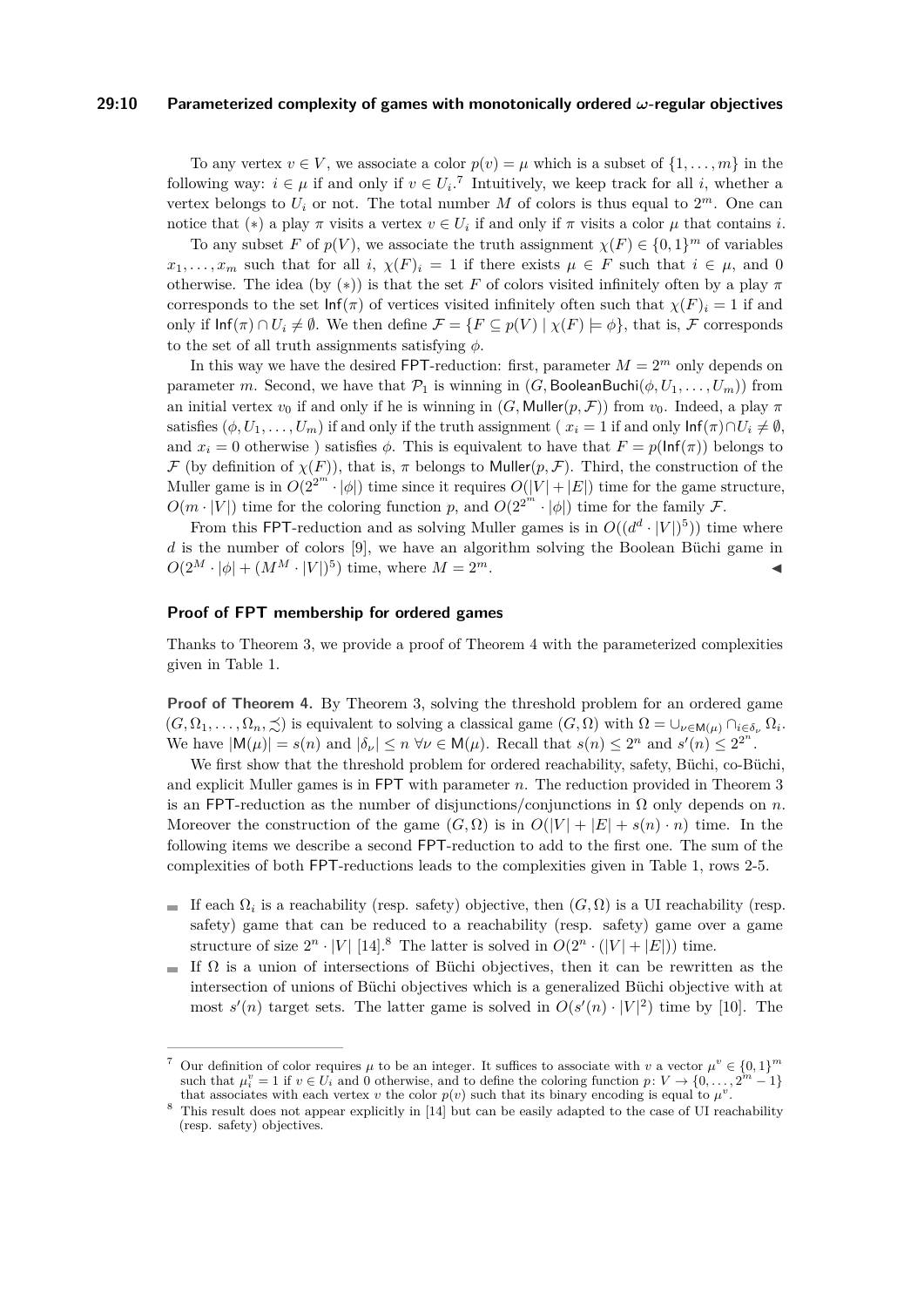union of intersections of co-Büchi objectives is the complementary of a generalized Büchi objective with at most  $s(n)$  target sets, leading to an algorithm in  $O(s(n) \cdot |V|^2)$  time.

If each  $\Omega_i$  is an explicit Muller objective  $\textsf{ExplMuller}(\mathcal{F}_i)$  then  $\Omega$  is also an explicit Muller  $\sim$ objective. Indeed the intersection (resp. union) of explicit Muller objectives is an explicit Muller objective such that  $\cap_i$ ExplMuller( $\mathcal{F}_i$ ) = ExplMuller( $\mathcal{F}$ ) with  $\mathcal{F} = \cap_i \mathcal{F}_i$ (resp.  $\cup_i$ ExplMuller( $\mathcal{F}_i$ ) = ExplMuller( $\mathcal{F}$ ) with  $\mathcal{F} = \cup_i \mathcal{F}_i$ ). Thus  $\Omega$  can be here rewritten as  $\textsf{ExplMuller}(\mathcal{F})$  for some set  $\mathcal F$  such that  $|\mathcal F|\leq \sum_{\nu\in\mathsf M(\mu)}\min_{j\in\delta_\nu}|\mathcal F_j|$ . The latter game is solved in  $O(|\mathcal{F}| \cdot (|V| \cdot |\mathcal{E}| + |\mathcal{F}|)^2) = O((s(n) \cdot \max_i |\mathcal{F}_i|)^3 \cdot |V|^2 \cdot |\mathcal{E}|^2)$  time by [\[17\]](#page-15-10).

We now show that the threshold problem for ordered parity, Rabin, Streett, and Muller games is in FPT thanks to Proposition [5.](#page-8-1)

- $\blacksquare$  Let us show that the threshold problem for ordered parity games is in FPT with parameters  $n, d_1, \ldots, d_n$ . If each  $\Omega_i$  is a parity objective with  $d_i$  colors, then each  $\Omega_i$  is a Boolean Büchi objective of size at most  $\frac{d_i^2}{2}$  and using  $d_i$  variables. Indeed, as a play is winning for  $\Omega_i$  if and only there exists an even priority seen infinitely often along the play and no lower priority seen infinitely often. Therefore,  $\Omega$  is a Boolean Büchi objective  $\Omega'$  of size  $|\phi| \leq s(n) \cdot \sum_{i=1}^n$  $\frac{d_i^2}{2}$ , and with  $m = \sum_{i=1}^n d_i$  variables as  $\bigcup_{\nu \in \mathsf{M}(\mu)} {\Omega_i \mid i \in \delta_{\nu}} \subseteq$  $\{\Omega_1, \ldots, \Omega_n\}$ . We thus have an FPT-reduction to the game  $(G, \Omega')$  depending on the parameters  $n, d_1, \ldots, d_n$  and with an algorithm in  $O(|V|+|E|+|\phi|)$  time. By Proposition [5,](#page-8-1) solving the game  $(G, \Omega')$  is in FPT with an algorithm in  $O(2^M \cdot |\phi| + (M^M \cdot |V|)^5)$  time with  $M = 2^m$ . Thus the threshold problem is in FPT with parameters  $n, d_1, \ldots, d_n$ , with an overall algorithm in  $O((2^M \cdot N + M^M) \cdot |V|^5)$  time where  $N = 2^n \cdot \sum_{i=1}^n$  $\frac{d_i^2}{2}$ .
- The arguments are similar for ordered Rabin, Streett, and Muller games. The only differences are the upper bound on size |*φ*| and the number *m* of variables of the related formula  $\phi$ .

### <span id="page-10-1"></span>**4 Ordered games with a compact embedding**

In the previous section, we have shown that solving the threshold problem for ordered  $\omega$ -regular games is in FPT. This result depends on sizes  $s(n)$  and  $s'(n)$  which vary with the number *n* of objectives. In this section, we study ordered games with a compact embedding, that is, such that these sizes are polynomial in *n*.

### **Beyond fixed parameter tractability**

While the threshold problem is in FPT for ordered Büchi, co-Büchi, and explicit Muller games, it becomes polynomial as soon as their preorder has a compact embedding. This is a direct consequence of Table [1,](#page-8-2) rows 2-4.

<span id="page-10-0"></span>► **Theorem 6.** *The threshold problem is solved in polynomial time for ordered Büchi, co-Büchi, and explicit Muller games with a compact embedding.*

One can easily prove that ordered games using the subset or the maximize preorder have a compact embedding. We will later prove that this also holds for the lexicographic preorder. Nevertheless it is not the case for the counting preorder. Indeed solving the threshold problem for counting Büchi games is co-NP-complete [\[6\]](#page-14-2).

Recall that solving the threshold problem for ordered Büchi games reduces to solving some UI Büchi game (by Theorem [3\)](#page-7-0). Whereas solving the latter games is coNP-complete [\[4\]](#page-14-10), solving the threshold problem for ordered Büchi games is only polynomial when they have a compact embedding (see Theorem [6\)](#page-10-0).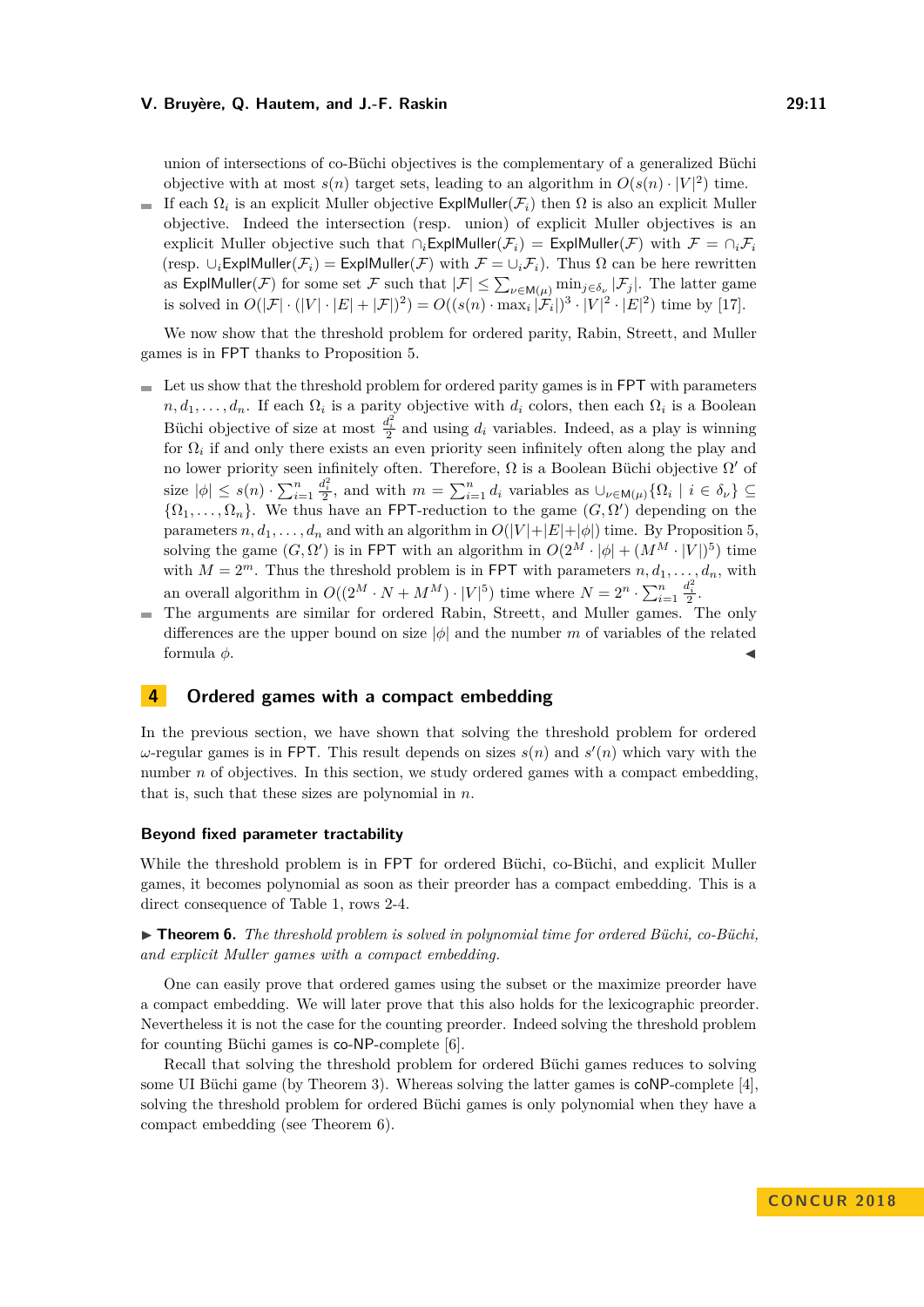### **29:12 Parameterized complexity of games with monotonically ordered** *ω***-regular objectives**

There is no hope to extend Theorem [6](#page-10-0) to the other *ω*-regular objectives studied in this article, unless  $P = PSPACE$ . Indeed, we have PSPACE-hardness of the threshold problem for the following lexicographic games.

<span id="page-11-0"></span> $\triangleright$  **Theorem 7.** (1) Lexicographic games have a compact embedding and (2) the threshold *problem is* PSPACE*-hard for lexicographic reachability, safety, Rabin, Streett, parity, and Muller games.*

The rest of this section is devoted to the proof of Theorem [7.](#page-11-0)

#### **Lexicographic games**

We now focus on the lexicographic preorder  $\preceq$ . Let us first provide several useful terminology and comments on this preorder. Recall that the lexicographic preorder is monotonic. It is also total, hence  $x \sim y$  if and only if  $x = y$ , and  $x \prec y$  if and only if  $\neg(y \precsim x)$ . Given a vector  $x \in \{0,1\}^n$ , we denote by  $\overline{x}$  the *complement* of *x*, i.e.  $\overline{x}_i = 1 - x_i$ , for all  $i \in \{1, \ldots, n\}$ . We denote by  $x - 1$  the *predecessor* of  $x \neq 0<sup>n</sup>$ , that is, the greatest vector which is strictly smaller than x. We define the *successor*  $x + 1$  of x similarly. In the sequel, as the threshold problem is trivial for  $x = 0<sup>n</sup>$ , we do not consider this threshold. By abuse of notation, we keep writing  $x \in \{0,1\}^n$  without mentioning that  $x \neq 0^n$ . We denote by Last<sub>1</sub>(*x*) the last index *i* of *x* such that  $x_i = 1$ , i.e. Last $\{x_i = 1, \ldots, n\}$   $x_i = 1$ . Note that  $\mathcal{P}_1$  can ensure a payoff  $\sum x \neq 0^n$  if and only if he can ensure a payoff  $\succ x - 1$ , and when  $\mathcal{P}_2$  can avoid a payoff  $\succsim x$ , we rather say that  $\mathcal{P}_2$  can *ensure* a payoff  $\prec x$ .

We now prove that the lexicographic games have a compact embedding (Part (1) of Theorem [7\)](#page-11-0): we first show that  $s(n)$  is polynomial in Proposition [8,](#page-11-1) and we then show that  $s'(n)$  is also polynomial in Proposition [10.](#page-12-0)

<span id="page-11-1"></span>▶ **Proposition 8.** Let  $x \in \{0,1\}^n$ . Then the set  $M(x)$  is equal to  $\{x\} \cup \{y^j \in \{0,1\}^n \mid x_j =$  $0 \wedge j <$  Last $_1(x)$ }, where for all  $j \in \{1, \ldots, \textsf{Last}_1(x) - 1\}$ , we define the vector  $y^j \in \{0, 1\}^n$ *as equal to*  $x_1 \ldots x_{j-1} 10^{n-j}$  (*x and*  $y^j$  *share the same (possibly empty) prefix*  $x_1 \ldots x_{j-1}$ ). *Moreover,*  $s(n) = |M(x)| \leq n$ *.* 

**Example 9.** Consider the vector  $x = 0010100$  such that  $\text{Last}_1(x) = 5$ . Then, the set  $M(x)$ is equal to {*x*} ∪ {1000000*,* 0100000*,* 0011000}.

**Proof of Proposition [8.](#page-11-1)** We recall that  $M(x)$  is the set of minimal elements (with respect to the subset preorder  $\subseteq$ ) of the set of payoffs  $y \succsim x$  embedded in the set  $\{0,1\}^n$  ordered with ⊆. Let us show both inclusions between  $M(x)$  and  $M = \{x\} \cup \{y^j \in \{0,1\}^n \mid x_j = 0 \land j < j\}$ Last<sub>1</sub> $(x)$ .

Let  $y \in M(x)$ . If  $y = x$ , then trivially  $y \in M$ . Otherwise, assume  $y \succ x$  and let *j* be the first index such that  $y_j = 1$  and  $x_j = 0$ . Note that  $x_1 \dots x_{j-1} = y_1 \dots y_{j-1}$  since  $y \succ x$ . We associate with *y* the vector  $y^j = y_1 \dots y_{j-1} 10^{n-j}$ . Note that  $y^j \succ x$ . By minimality of *y* and by construction of  $y^j$ , we obtain  $y = y^j$  showing that  $y \in M$ .

For the second inclusion, as the lexicographic preorder is monotonic, we have  $x \in M(x)$ . Now, consider some  $y^j \in M$  such that  $x_j = 0$  and  $j <$  Last<sub>1</sub>(*x*). Let us show that  $y^j$ belongs to  $M(x)$ , that is,  $y^j \succeq x$  and there is no  $y \succeq x$ ,  $y \neq y^j$ , such that  $y \subset y^j$  (i.e.  $\{i \mid y_i = 1\} \subset \{i \mid y_i^j = 1\}$ . First, we clearly have  $y^j \succsim x$  since  $y^j = x_1 \dots x_{j-1} 10^{n-j}$  and  $x_j = 0$ . Towards a contradiction, assume now that there exists some  $y \succsim x$ ,  $y \neq y^j$ , such that  $y \subset y^j$ . Let *i* be the first index such that  $y_i = 0$  and  $y_i^j = 1$ . As  $y \subset y^j$ , we have  $i \leq j$ . If  $i < j$ , then *y* has  $x_1 \ldots x_{i-1}$  as prefix,  $y_i^j = x_i = 1$ , showing that  $y \prec x$  in contradiction with  $y \succeq x$ . If  $i = j$ , then  $y = x_1 \dots x_{j-1} 0^{n-j+1}$ , and again  $y \prec x$  since  $j <$  Last<sub>1</sub>(*x*) by construction of *y j* . January 1980, and the control of the control of the control of the control of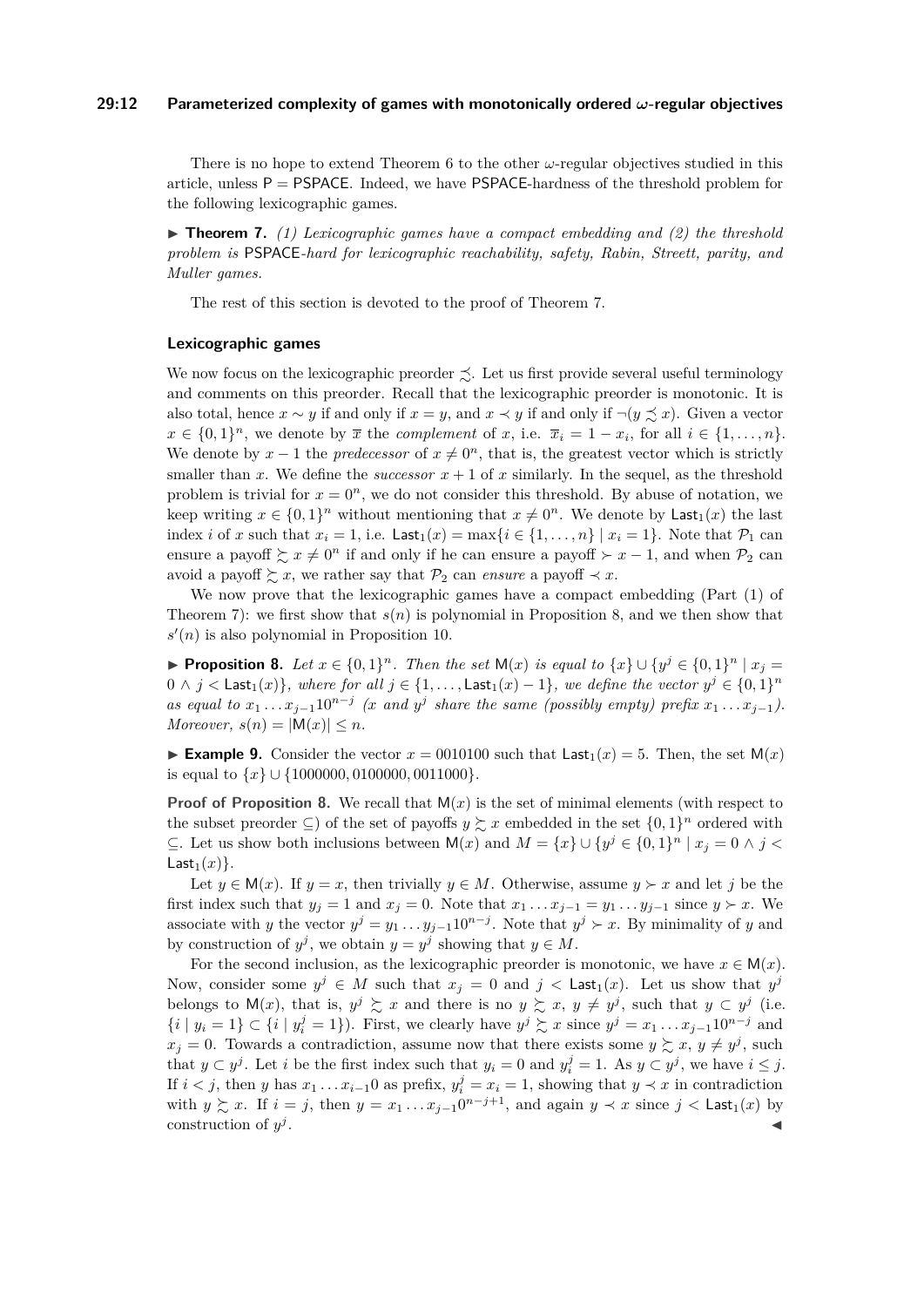<span id="page-12-0"></span>**Proposition 10.** *Let*  $(G, \Omega_1, \ldots, \Omega_n, \preceq)$  *be a lexicographic Büchi game and*  $\mu \in \{0, 1\}^n$ *. Then,*  $\Omega = \bigcup_{\nu \in M(\mu)} \bigcap_{i \in \delta_{\nu}} \Omega_i$  *can be rewritten in conjunctive normal form with a conjunction of size*  $s'(n) \leq n$ *.* 

**Proof.** The proof uses the property that given a lexicographic game  $(G, \Omega_1, \ldots, \Omega_n, \preceq)$  and a threshold  $\mu \in \{0,1\}^n$ ,  $\mathcal{P}_1$  can ensure a payoff  $\succsim \mu$  in  $(G, \Omega_1, \ldots, \Omega_n, \preceq)$  if and only if  $\mathcal{P}_1$ can ensure a payoff  $\precsim \overline{\mu}$  in the lexicographic game  $(G, \overline{\Omega_1}, \ldots, \overline{\Omega_n}, \precsim)$ . By Theorem [3](#page-7-0) and Martin's theorem [\[20\]](#page-15-7), equivalently,  $\mathcal{P}_2$  cannot satisfy the objective  $\cup_{\nu \in \mathsf{M}(\overline{\mu}+1)} \cap_{i \in \delta_{\nu}} \overline{\Omega_i}$ . This is equivalent to say that  $\mathcal{P}_1$  can satisfy the complement of the latter objective, that is, the objective  $\bigcap_{\nu \in M(\overline{\mu}+1)} \bigcup_{i \in \delta_{\nu}} \Omega_i$ . We have  $|M(\overline{\mu}+1)| \leq n$  by Proposition [8.](#page-11-1)  $\triangleleft$ 

We finally prove Part (2) of Theorem [7.](#page-11-0)

**Proof of Theorem [7,](#page-11-0) Part (2).** Let us study the complexity lower bounds.

- $\overline{a}$ The PSPACE-hardness of the threshold problem for lexicographic reachability (resp. safety) games is obtained thanks to a polynomial reduction from solving generalized reachability games which is PSPACE-complete [\[14\]](#page-15-9). Let  $(G, \Omega)$  be a generalized reachability game with  $\Omega = \text{GenReach}(U_1, \ldots, U_n)$ . Let  $(G, \Omega_1, \ldots, \Omega_n, \preceq)$  be the lexicographic reachability (resp. safety) game with  $\Omega_i = \text{Reach}(U_i)$  (resp.  $\Omega_i = \text{Safe}(V \setminus U_i)$ )  $\forall i$ .
	- Reachability: We have that  $\mathcal{P}_1$  is winning in  $(G,\Omega)$  from  $v_0$  if and only if  $\mathcal{P}_1$  can ensure a payoff  $\succsim \mu = 1^n$  from  $v_0$  in the lexicographic reachability game  $(G, \Omega_1, \ldots, \Omega_n, \preceq)$ .
	- Safety: We claim that  $\mathcal{P}_1$  is winning in  $(G,\Omega)$  from  $v_0$  if and only if  $\mathcal{P}_1$  can ensure a payoff  $\sum \mu = 0^{n-1}1$  from  $v_0$  in the lexicographic safety game. This follows from the determinacy of generalized reachability games, and from the fact that  $\mathcal{P}_1$  can ensure a payoff  $\succeq \mu$  from  $v_0$  in the lexicographic safety game if and only if  $\mathcal{P}_2$  is losing in the generalized reachability game  $(G, \Omega)$  from  $v_0$ .
- The hardness of the threshold problem for lexicographic parity games is obtained thanks to a polynomial reduction from solving games  $(G, \Omega)$  the objective  $\Omega$  of which is a union of a Rabin objective and a Streett objective, which is known to be PSPACE-complete [\[3\]](#page-14-11). Let  $\Omega$  = Rabin( $(E_i, F_i)_{i=1}^{n_1}$ ) ∪ Streett( $(E_i, F_i)_{i=n_1+1}^n$ ). As any Rabin (resp. Streett) objective is the union (resp. intersection) of parity objectives [\[11\]](#page-14-0), we can rewrite  $\Omega$ as  $\Omega = \bigcup_{i=1}^{n_1} (Parity(p_i)) \cup (\bigcap_{i=n_1+1}^{n} Parity(p_i)),$  where all  $p_i$  are coloring functions. Let  $(G, \Omega_1, \ldots, \Omega_n, \preceq)$  be the lexicographic parity game where  $\Omega_i =$  Parity $(p_i)$  for all *i*. We claim that  $\mathcal{P}_1$  is winning in the game  $(G,\Omega)$  from  $v_0$  if and only if  $\mathcal{P}_1$  can ensure a payoff  $\sum \mu$  from  $v_0$  in the lexicographic parity game  $(G, \Omega_1, \ldots, \Omega_n, \preceq)$  where  $\mu = 0^{n_1} 1^{n-n_1}$ . Indeed, if a play  $\pi$  satisfies Payoff( $\pi$ )  $\geq \mu$  then either Payoff( $\pi$ ) =  $\mu$  in which case  $\pi \in \cap_{i=n_1+1}^n$ Parity $(p_i)$ , i.e.  $\pi$  satisfies the Streett objective, or Payoff $(\pi) \succ \mu$  in which case there exists  $1 \in \{1, \ldots, n_1\}$  such that  $\pi \in$  Parity $(p_i)$ , i.e.  $\pi$  satisfies the Rabin objective. Conversely, if a play  $\pi$  satisfies the Streett or the Rabin objective then Payoff( $\pi$ )  $\succsim \mu$ since Payoff( $\pi$ )  $\succsim \mu$  (resp.  $\succ \mu$ ) as soon as  $\pi$  satisfies the Streett (resp. Rabin) objective.
- As parity objectives are a special case of Rabin (Streett) objectives, the lower bound follows (from the previous item) for both lexicographic Rabin and Streett games.
- Lexicographic Muller games with  $n = 1$  and  $\mu = 1$  are a special case of Muller games and  $\sim$ solving the latter games is PSPACE-complete [\[18\]](#page-15-11).

This completes the proof.

### **5 Values and optimal strategies for lexicographic games**

In this section, we first recall the notion of values and optimal strategies. We then show how to compute the values in lexicographic games, and what are the memory requirements for the related optimal strategies. This yields a *full picture* of the study of lexicographic games, see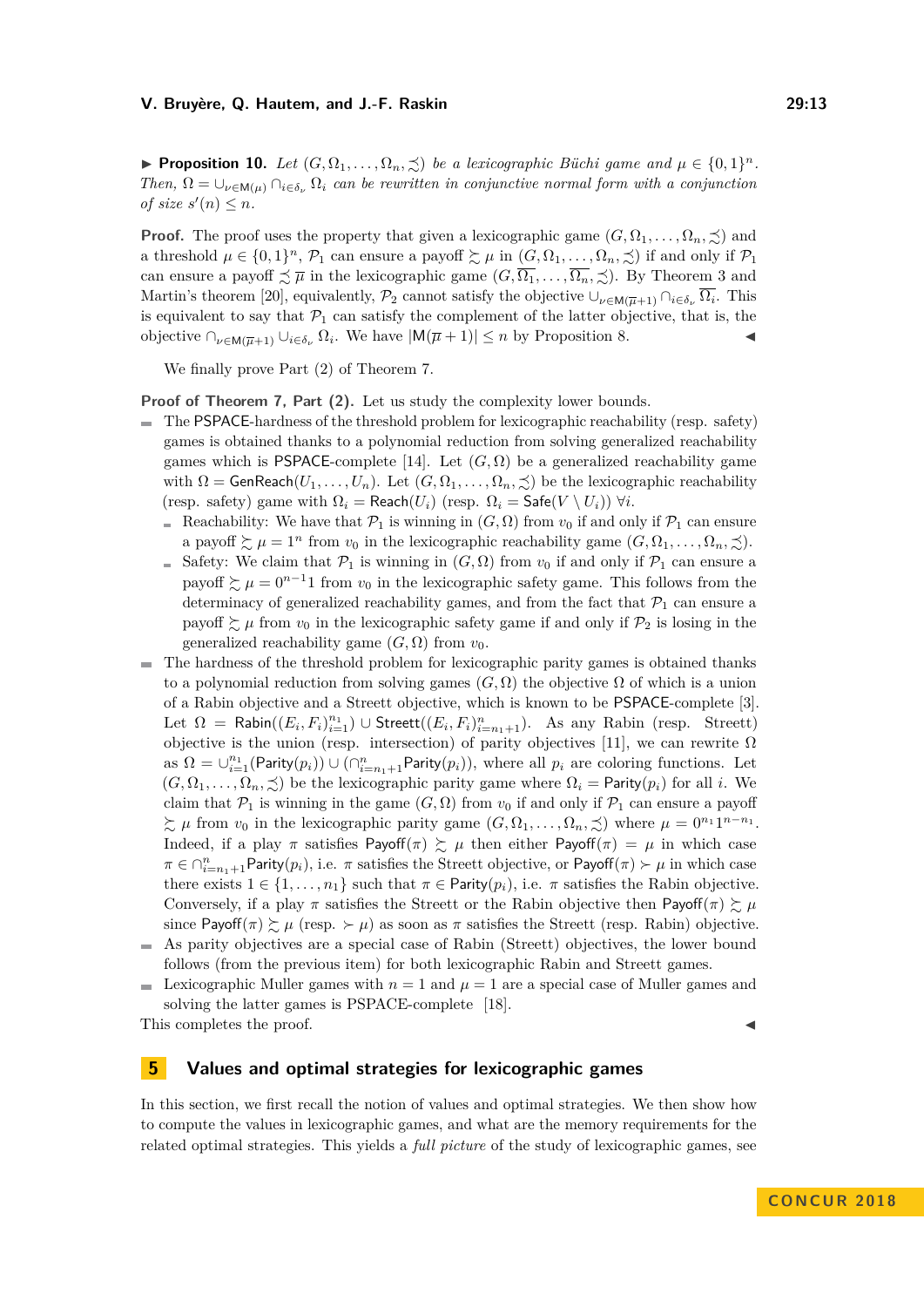### **29:14 Parameterized complexity of games with monotonically ordered** *ω***-regular objectives**

|                      | Threshold problem | Value       | $\mathcal{P}_1$ memory | $\mathcal{P}_2$ memory |
|----------------------|-------------------|-------------|------------------------|------------------------|
| Büchi                |                   |             | linear                 | memoryless             |
| Co-Büchi             | P-complete        | polynomial  | memoryless             | linear                 |
| Explicit Muller      |                   |             | exponential            |                        |
| Reachability, safety |                   |             |                        |                        |
| Parity               | PSPACE-complete   | exponential | exponential            |                        |
| Streett, Rabin       | and FPT           | and FPT     |                        |                        |
| Muller               |                   |             |                        |                        |

<span id="page-13-0"></span>**Table 2** Overview of the results for lexicographic games with *ω*-regular objectives.

Table [2.](#page-13-0) In this table, the second column indicates the complexity of the threshold problem (Theorems [4,](#page-8-0) [7](#page-11-0) and PSPACE upper bounds follow from results of [\[6\]](#page-14-2)), the third one indicates the complexity of computing the values and the remaining columns summarize the memory requirements of winning and optimal strategies (Theorem [12](#page-13-1) hereafter).

#### **Values and optimal strategies**

In a lexicographic game, one can define the best reward that  $\mathcal{P}_1$  can ensure from a given vertex, that is, the highest threshold  $\mu$  for which  $\mathcal{P}_1$  can ensure a payoff  $\succsim \mu$ . Dually, we can also define the worst reward that  $\mathcal{P}_2$  can ensure.

In the following definition, the infimum and supremum functions are applied with  $\lesssim$ .

**► Definition 11.** Given a lexicographic game  $(G, \Omega_1, \ldots, \Omega_n, \preceq)$ , for every vertex  $v \in V$ , the *upper value*  $\overline{\text{Val}}(v)$  and the *lower value*  $\underline{\text{Val}}(v)$  are defined as:

$$
\overline{\mathsf{Val}}(v) = \inf_{\sigma_2 \in \Sigma_2} \sup_{\sigma_1 \in \Sigma_1} \mathsf{Payoff}(\mathsf{Out}(v, \sigma_1, \sigma_2)) \text{ and } \underline{\mathsf{Val}}(v) = \sup_{\sigma_1 \in \Sigma_1} \inf_{\sigma_2 \in \Sigma_2} \mathsf{Payoff}(\mathsf{Out}(v, \sigma_1, \sigma_2)).
$$

The lexicographic game  $(G, \Omega_1, \ldots, \Omega_n, \preceq)$  is *value-determined* if  $\underline{\mathsf{Val}}(v) = \overline{\mathsf{Val}}(v) \ \forall v \in V$ . In this case, we write  $Val(v) = \overline{Val}(v) = \underline{Val}(v)$  and we call  $Val(v)$  the *value* of *v*. Note that the inequality  $\underline{Val}(v) \precsim \overline{Val}(v)$  always holds. If  $\mathcal{P}_1$  (resp.  $\mathcal{P}_2$ ) can ensure a payoff  $\succeq \underline{Val}(v)$ (resp.  $\precsim \overline{\text{Val}}(v)$ ) from *v*, his related winning strategy  $\sigma_1^*$  (resp.  $\sigma_2^*$ ) is called *optimal from v*.

Notice that for all lexicographic games such that the objectives  $\Omega_1, \ldots, \Omega_n$  are Borel sets, we have that these games are value-determined and have optimal strategies by Theorem [3](#page-7-0) and Martin's theorem [\[20\]](#page-15-7). In the following theorem, we go further by giving time complexities and memory sizes of the optimal strategies.

<span id="page-13-1"></span> $\blacktriangleright$  **Theorem 12.** (1) The value of each vertex in lexicographic Büchi, co-Büchi, and explicit *Muller games can be computed with a polynomial time algorithm, and with an exponential time and an* FPT *algorithm for lexicographic reachability, safety, parity, Rabin, Streett, and Muller games.*

*(2) The following assertions hold for both winning strategies of the threshold problem* and optimal strategies. Linear memory strategies are necessary and sufficient for  $\mathcal{P}_1$  (resp. P2*) while memoryless strategies are sufficient for* P<sup>2</sup> *(resp.* P1*) in lexicographic Büchi (resp. co-Büchi) games. Exponential memory strategies are both necessary and sufficient for both players in lexicographic reachability, safety, explicit Muller, parity, Rabin, Streett, and Muller games.*

We only give a sketch of the proof.

First, for the considered lexicographic games, the values can be obtained by solving *n* times well-chosen threshold problems. Therefore, results of Part (1) of Theorem [12](#page-13-1) follows from the second column of Table [2.](#page-13-0) In addition to give the exact value of a vertex, this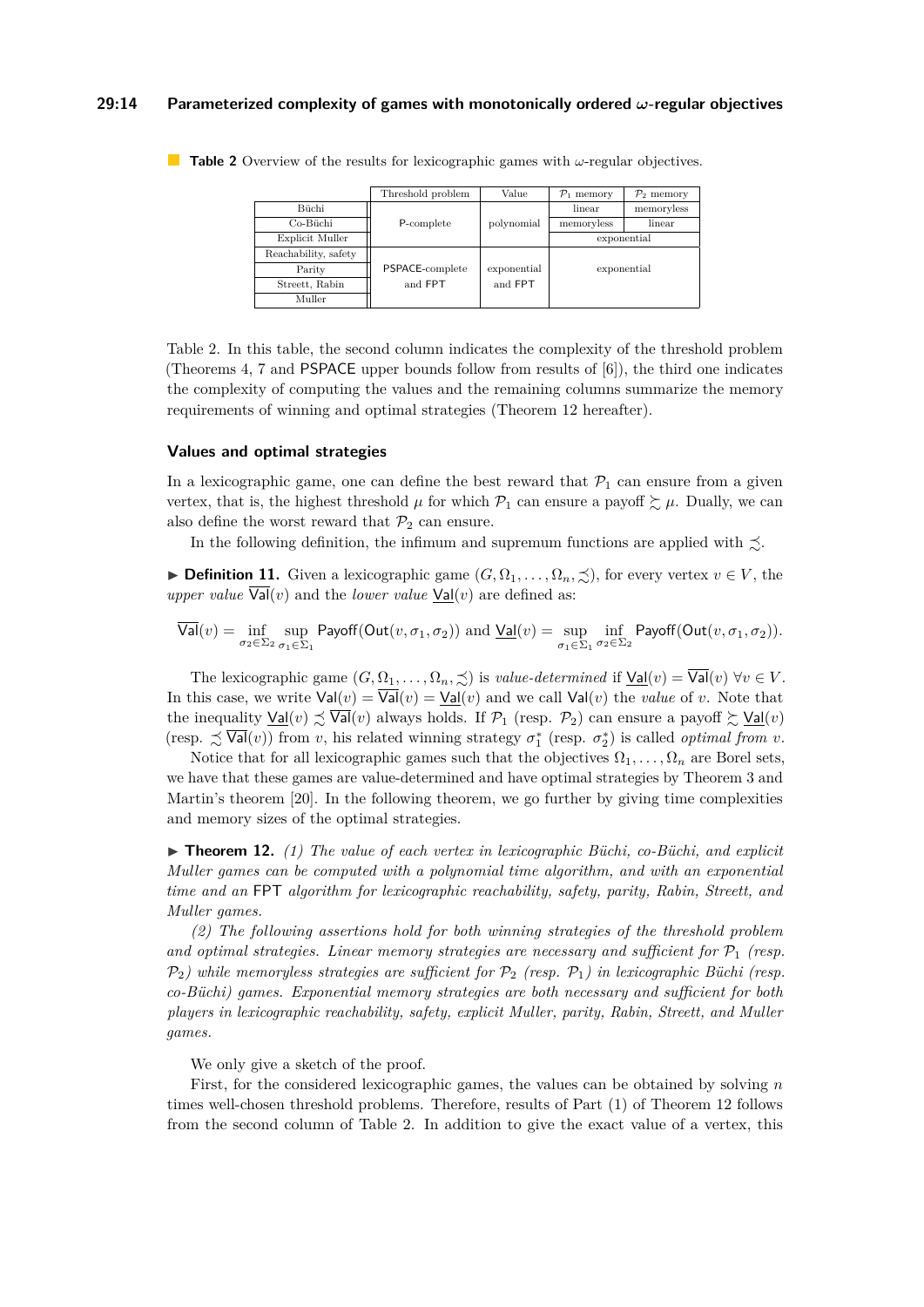procedure also shows that optimal strategies correspond to winning strategies for specific threshold problems. Therefore, we just have to analyze memory requirements of winning strategies for the threshold problem in lexicographic games to obtain those of optimal strategies. Upper bounds on memory sizes of winning strategies are obtained by analyzing the several reductions done in the proof of Theorem [4](#page-8-0) in the case of a preorder with a compact embedding. Lower bounds for lexicographic Büchi and co-Büchi games are obtained thanks to a reduction from generalized Büchi games, and for the other lexicographic games thanks to the reductions proposed in the proof of Theorem [7,](#page-11-0) Part (2). This yields results of Part (2) of Theorem [12.](#page-13-1)

#### **References**

- <span id="page-14-8"></span>**1** Shaull Almagor and Orna Kupferman. Latticed-LTL synthesis in the presence of noisy inputs. *Discrete Event Dynamic Systems*, 27(3):547–572, 2017. [doi:10.1007/](http://dx.doi.org/10.1007/s10626-017-0242-0) [s10626-017-0242-0](http://dx.doi.org/10.1007/s10626-017-0242-0).
- <span id="page-14-4"></span>**2** Rajeev Alur, Aditya Kanade, and Gera Weiss. Ranking automata and games for prioritized requirements. In *CAV Proceedings*, volume 5123 of *LNCS*, pages 240–253. Springer, 2008. [doi:10.1007/978-3-540-70545-1\\_23](http://dx.doi.org/10.1007/978-3-540-70545-1_23).
- <span id="page-14-11"></span>**3** Rajeev Alur, Salvatore La Torre, and P. Madhusudan. Playing games with boxes and diamonds. In *CONCUR Proceedings*, volume 2761 of *LNCS*, pages 127–141. Springer, 2003. [doi:10.1007/978-3-540-45187-7\\_8](http://dx.doi.org/10.1007/978-3-540-45187-7_8).
- <span id="page-14-10"></span>**4** Roderick Bloem, Krishnendu Chatterjee, Karin Greimel, Thomas A. Henzinger, and Barbara Jobstmann. Robustness in the presence of liveness. In *CAV Proceedings*, volume 6174 of *LNCS*, pages 410–424. Springer, 2010. [doi:10.1007/978-3-642-14295-6\\_36](http://dx.doi.org/10.1007/978-3-642-14295-6_36).
- <span id="page-14-5"></span>**5** Roderick Bloem, Krishnendu Chatterjee, Thomas A. Henzinger, and Barbara Jobstmann. Better quality in synthesis through quantitative objectives. In *CAV Proceedings*, volume 5643 of *LNCS*, pages 140–156. Springer, 2009. [doi:10.1007/978-3-642-02658-4\\_14](http://dx.doi.org/10.1007/978-3-642-02658-4_14).
- <span id="page-14-2"></span>**6** Patricia Bouyer, Romain Brenguier, Nicolas Markey, and Michael Ummels. Concurrent games with ordered objectives. In *FOSSACS Proceedings*, volume 7213 of *LNCS*, pages 301–315. Springer, 2012. [doi:10.1007/978-3-642-28729-9\\_20](http://dx.doi.org/10.1007/978-3-642-28729-9_20).
- <span id="page-14-1"></span>**7** Véronique Bruyère, Quentin Hautem, and Jean-François Raskin. On the complexity of heterogeneous multidimensional games. In *CONCUR Proceedings*, volume 59 of *LIPIcs*, pages 11:1–11:15. Schloss Dagstuhl - Leibniz-Zentrum fuer Informatik, 2016. [doi:10.4230/](http://dx.doi.org/10.4230/LIPIcs.CONCUR.2016.11) [LIPIcs.CONCUR.2016.11](http://dx.doi.org/10.4230/LIPIcs.CONCUR.2016.11).
- <span id="page-14-6"></span>**8** Véronique Bruyère, Noémie Meunier, and Jean-François Raskin. Secure equilibria in weighted games. In *CSL-LICS Proceedings*, pages 26:1–26:26. ACM, 2014. [doi:10.1145/](http://dx.doi.org/10.1145/2603088.2603109) [2603088.2603109](http://dx.doi.org/10.1145/2603088.2603109).
- <span id="page-14-3"></span>**9** Cristian S. Calude, Sanjay Jain, Bakhadyr Khoussainov, Wei Li, and Frank Stephan. Deciding parity games in quasipolynomial time. In *STOC Proceedings*, pages 252–263. ACM, 2017. [doi:10.1145/3055399.3055409](http://dx.doi.org/10.1145/3055399.3055409).
- <span id="page-14-9"></span>**10** Krishnendu Chatterjee, Wolfgang Dvorák, Monika Henzinger, and Veronika Loitzenbauer. Conditionally optimal algorithms for generalized Büchi games. In *MFCS Proceedings*, volume 58 of *LIPIcs*, pages 25:1–25:15. Schloss Dagstuhl - Leibniz-Zentrum fuer Informatik, 2016. [doi:10.4230/LIPIcs.MFCS.2016.25](http://dx.doi.org/10.4230/LIPIcs.MFCS.2016.25).
- <span id="page-14-0"></span>**11** Krishnendu Chatterjee, Thomas A. Henzinger, and Nir Piterman. Generalized parity games. In *FOSSACS Proceedings*, volume 4423 of *LNCS*, pages 153–167. Springer, 2007. [doi:](http://dx.doi.org/10.1007/978-3-540-71389-0_12) [10.1007/978-3-540-71389-0\\_12](http://dx.doi.org/10.1007/978-3-540-71389-0_12).
- <span id="page-14-7"></span>**12** Thomas Colcombet, Marcin Jurdzinski, Ranko Lazic, and Sylvain Schmitz. Perfect half space games. In *LICS Proceedings*, pages 1–11. IEEE Computer Society, 2017. [doi:10.](http://dx.doi.org/10.1109/LICS.2017.8005105) [1109/LICS.2017.8005105](http://dx.doi.org/10.1109/LICS.2017.8005105).